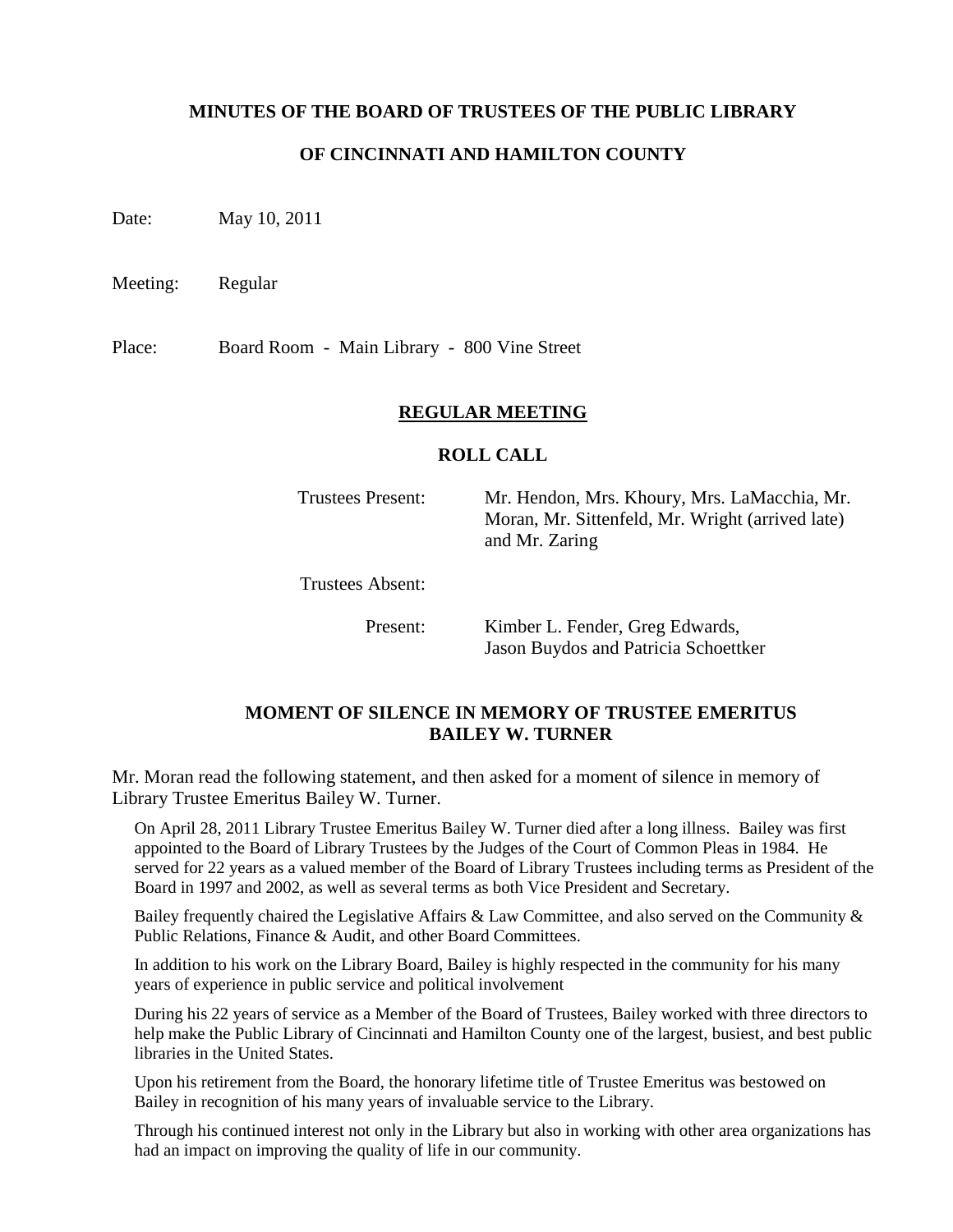# **PUBLIC COMMENTS**

None

# **MINUTES OF THE REGULAR MEETING HELD MARCH 8, 2011**

Mrs. LaMacchia moved that the Minutes of the Regular Meeting held Tuesday, March 8, 2011 be approved as submitted. Mrs. Khoury seconded.

Voting for the motion: Mr. Hendon, Mrs. Khoury, Mrs. LaMacchia, Mr. Sittenfeld, Mr. Zaring and Mr. Moran … 6 ayes. The motion carried. **(19-2011)**

# **EXECUTIVE DIRECTOR'S REPORT**

Ms. Fender presented printed copies of the 2010 Annual Report to each member of the Board.

Ms. Fender acknowledged the recognition of two staff members by SWON Libraries (Southwest Ohio & Neighboring Libraries) – Library Services Manager Cathy Wilkymacky with the Distinguished Service Award (Cathy was present at the meeting) and new West End Children's Librarian Sarah Carrier with the New Librarian of the Year Award. Ms. Fender congratulated both staff members.

Ms. Fender introduced Katrina Marshall, Digital Services Team Leader.

### Digital Services

Katrina Marshall reported that the Digital Services Department was created in 2007 after receipt of the first of three Library Services and Technology Act (LSTA) digitization grants. Among the first books to be scanned were the city directories, forerunners to today's telephone books, useful for genealogists and historians. In 2008, a second LSTA grant funded the purchase of a Hasselblad camera for the digitization of much larger items such as maps and posters. An LSTA grant received this year will expand digitizing capabilities to microfilm and microfiche.

In addition to scanning our own collection, the department has provided digitization services to other organizations, expanding our collection and generating some revenue for the Library. These projects include digitizing the Cincinnatian for the University of Cincinnati, presidential letters for Xavier University and Sanborn maps under contract with HF Group. In 2009, items from the Library's collection of digitized materials were retrieved more than 2 million times.

Mr. Wright arrived.

Ms. Fender reported that:

### WCPO Report on Library Arrests

• WCPO plans to air an in-depth story on May 22 concerning the 10 arrests made at the Main Library since June 2010. Given that the Main Library typically sees 100,000+ visits per month, there is nothing alarming in these statistics. Our Standards of Library Behavior determine the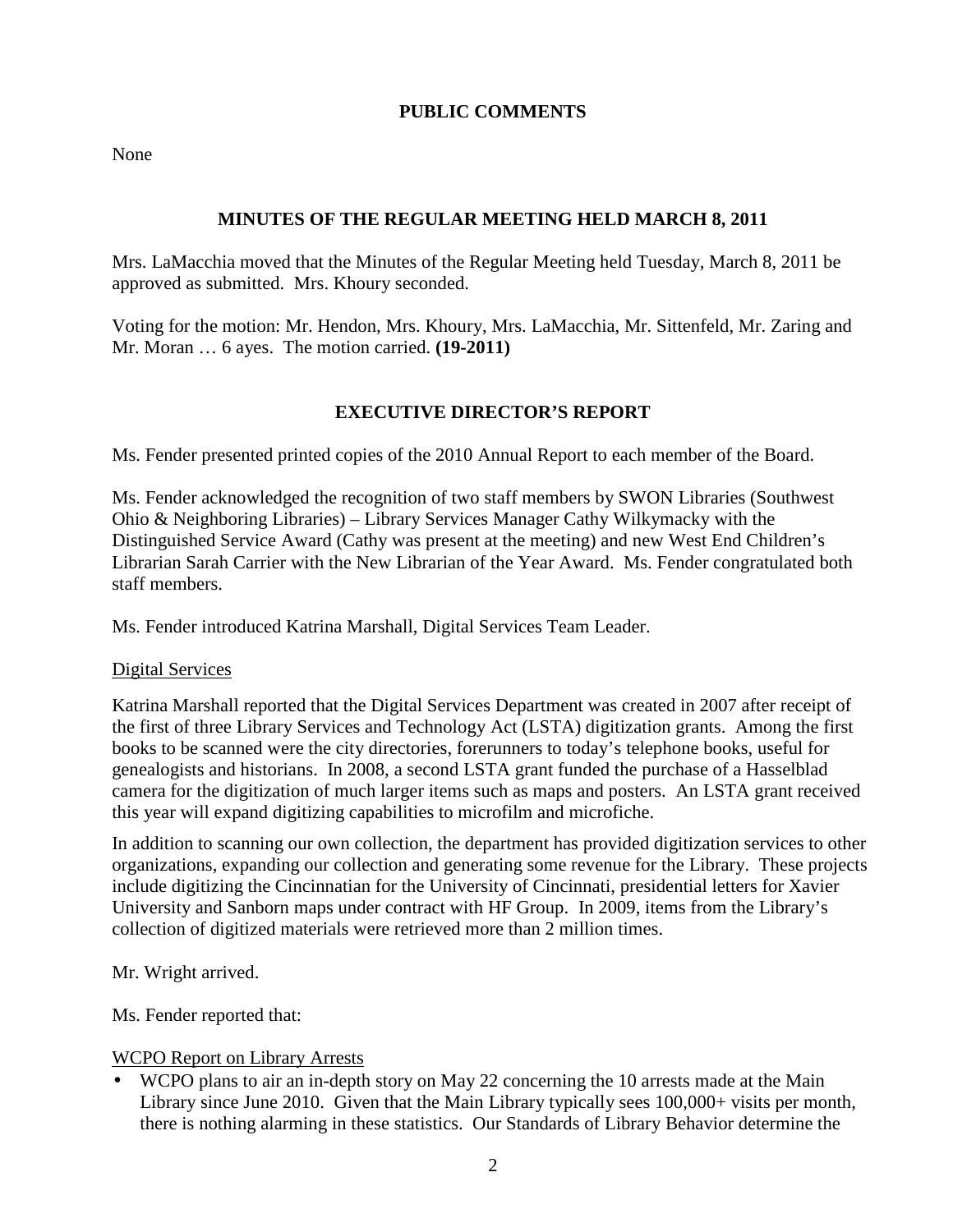types of behavior prohibited in the Library and our 20-member security staff is assisted by all Library staff, Hamilton County Special Deputies and more than 55 security cameras in enforcing them. In none of these arrests was anyone harmed. We have no choice but to keep our public doors open to all and we believe that these arrests show our concern for our visitors and staff and indicate our success in keeping the Main Library a safe place to visit and work.

Visitors from Ukraine

• on April 21, the Main Library hosted six visitors from our Sister City Kharkiv in the Ukraine, a visit organized by the Cincinnati-Ukraine Partnership. Their gift of a boxed set of books featuring the architecture and arts of the Ukraine has been added to our collection.

## State Library Board Retreat

• on April 28-29, we hosted the State Library of Ohio Board retreat. Four of the five State Library Trustees, State Librarian Beverly Cain and other State Library staff were here. Our staff made a presentation about the Library Services and Technology Act (LSTA) grants the State Library has awarded to our Library since 2007, including two digitization grants, the Early Learning Express grant and the daguerreotype grant. The Board toured the Digital Services Department and the Cincinnati Room to see those grants in action and took an after-hours tour of the Main Library.

## Library Staff Conference Presentations

• our Library staff will be making presentation at upcoming conferences:

Kim Fender, with Sandra Swanson from OrangeBoy, will present *Customer-Centric Planning* at the International Federation of Library Associations Metropolitan Library Division Conference in Queens in May.

Mary Bennett-Brown, Human Resources Director, and Cathy Wilkymacky, Library Services Regional Manager, will make three presentations at the Library Management Summer Institute in Arcadia, Pennsylvania in July.

- *Tomorrow's Manager Succession Planning for Public Libraries*
- *Hiring for Success-Are They on the Right Bus?*
- *Understanding Transition: Helping Leaders Effectively Lead Change*

At the American Library Association Annual Conference held in New Orleans in late June:

*Download This! How One Library Embraced Its Downloadable Future*  Ned Heeger-Brehm

*Goin' Mobile: We Did It and You Can Too!*  Sandy Bolek and Rob Ireton

*Displaying Partnerships: How to Successfully Build Partnerships with Other Agencies*  Kathy Bach

Captain Frederick Way Display Case

in 1993, the Middle Ohio River Chapter of the Sons and Daughters of Pioneer Rivermen donated a display case to be placed in the Cincinnati Room and display selections from the Inland Rivers Collection. With the new display of the 1848 Panorama Daguerreotype of the Cincinnati Riverfront, there is no longer space for this case. The Chapter would like the display case back. We feel it is inappropriate to store it with no intention of future use and that any sale would bring an insignificant sum to the Library yet could antagonize an organization that has long been a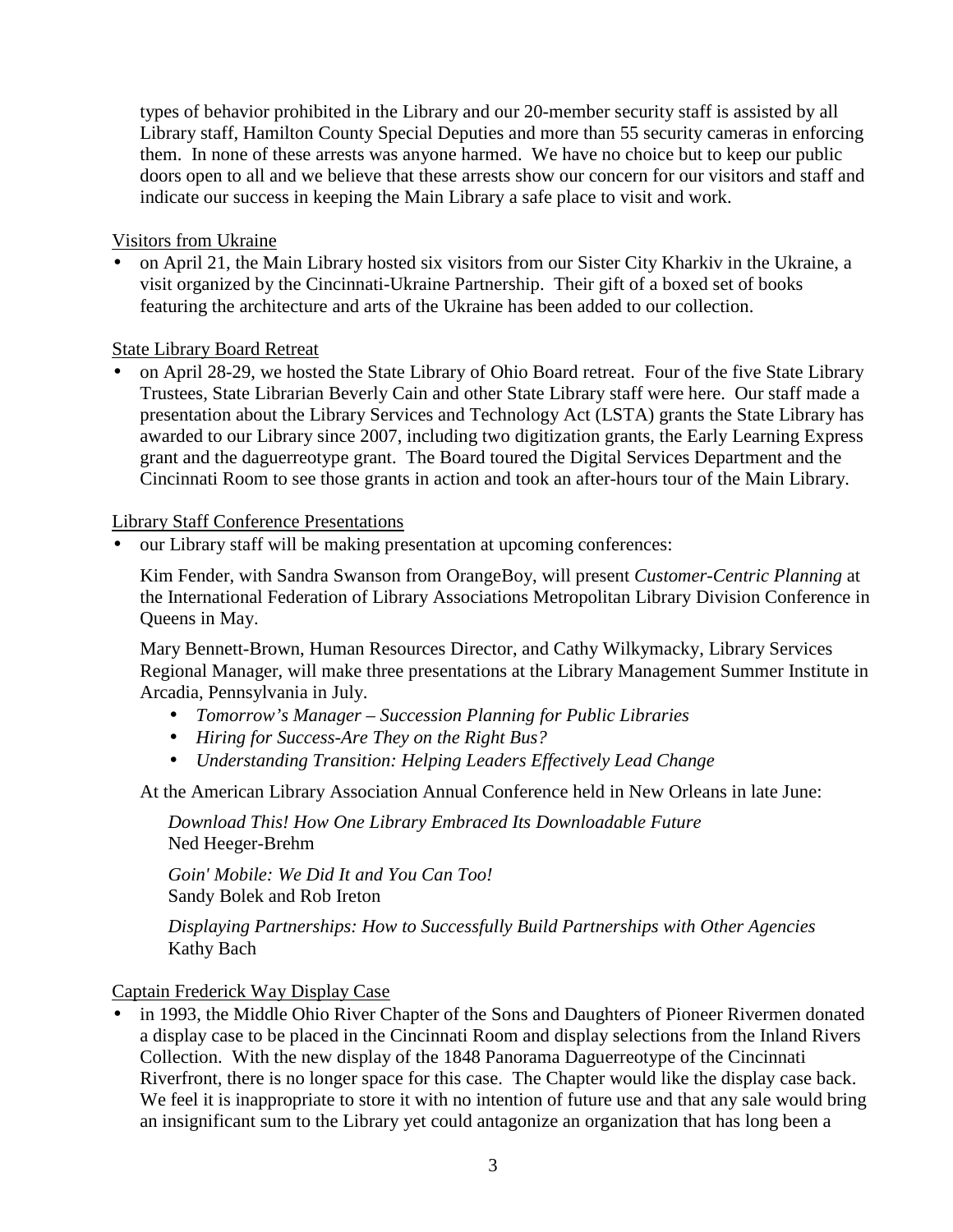Library supporter. Therefore, she recommended that the Board approve returning the Frederick Way display case to the Sons and Daughters of Pioneer Rivermen.

# Amazon Kindle - Library Downloadables

• although our Library has offered downloadable or digital content for several years, readers with an Amazon Kindle were unable to borrow our downloadable books because of Amazon's proprietary format. This changed in mid-April when Amazon announced a partnership with Overdrive, the company providing much of the digital content purchased by libraries, that will enable Kindle owners to read downloaded library content.

# United Way Bold Goals

• United Way has adopted 6 Bold Goals for our community that focus on education, income and health.

| .                                                                                                                                                                                                                                                                        |                                                                         |                                                                                                                                                                                                         |
|--------------------------------------------------------------------------------------------------------------------------------------------------------------------------------------------------------------------------------------------------------------------------|-------------------------------------------------------------------------|---------------------------------------------------------------------------------------------------------------------------------------------------------------------------------------------------------|
| <b>EDUCATION</b>                                                                                                                                                                                                                                                         | <b>INCOME</b>                                                           | <b>HEALTH</b>                                                                                                                                                                                           |
| Preparing children, youth & young<br>adults to succeed in school and life                                                                                                                                                                                                | <b>Ensuring individuals and families</b><br>achieve financial stability | <b>Helping individuals live quality lives</b><br>& achieve maximum health and<br>independence                                                                                                           |
| By 2020, at least 45% of adults will have<br>an Associate's degree or higher.<br>By 2020, at least 85% of youth will<br>graduate from high school (prepared for<br>life, college and career).<br>By 2020, at least 85% of children will be<br>prepared for kindergarten. | By 2020, at least 90% of the labor<br>force will be gainfully employed. | By 2020, at least 70% of the community<br>will report having excellent or very good<br>health.<br>By 2020, at least 95% of the community<br>will report having a usual place to go for<br>medical care. |

United Way asks that organizations endorse these goals so that we as a community can work together to achieve a vision for a stronger community with a high quality of life for all. Endorsement of the Bold Goals reflects an organization's intent to engage in a planned, intentional process. Through endorsement, the organization pledges to:

- actively work toward the attainment of at least one of the Bold Goals
- participate in an annual review and report on the progress made toward attainment of the goals
- participate in meetings where best practice is discussed and agree to promote the refinement of program strategies based on learnings.

Ms. Fender noted that the goals related to Education are closely aligned with the Library's own Strategic Plan which includes the following objective:

*The Library will support literacy and lifelong learning by:* 

 *Continuing education during out-of-school time Providing a variety of educational programs for our community Preparing children to succeed in kindergarten* 

She stated that she believes that the Library can assist in achieving these Bold Goals by continuing and expanding our efforts to prepare children for Kindergarten and she requested that the Board endorse United Way's Bold Goals.

# Strategic Plan Measurement

• a process to measure progress toward achieving the objectives of our strategic plan has been developed with OrangeBoy. This yearlong process includes monthly cardholder analyses, customer satisfaction surveys, new cardholder surveys and non-user surveys.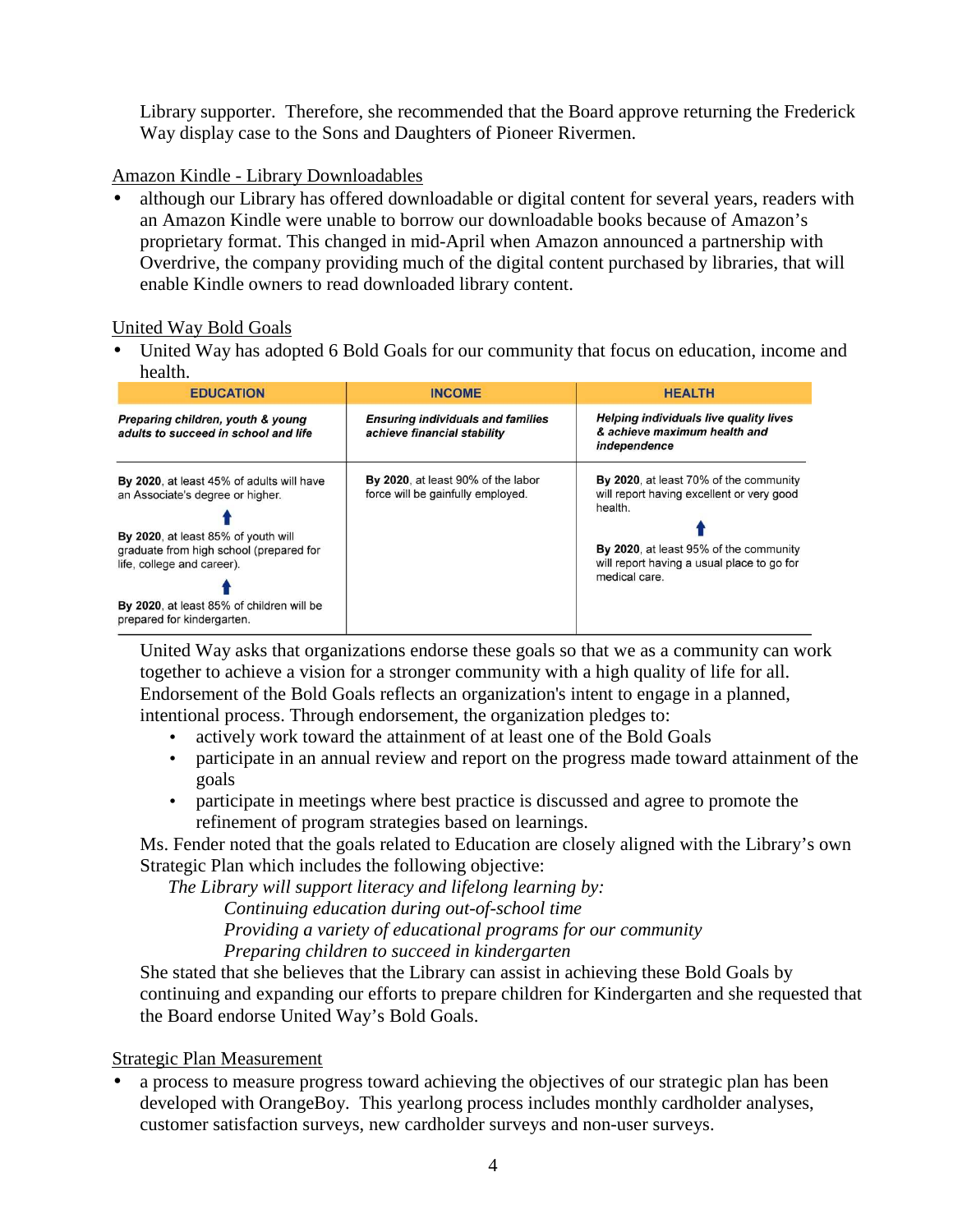Mr. Wright moved that the Executive Director's Report be approved as submitted, including return of the Captain Frederick Way display case and endorsing United Way's Bold Goals. Mrs. LaMacchia seconded.

Voting for the motion: Mr. Hendon, Mrs. Khoury, Mrs. LaMacchia, Mr. Sittenfeld, Mr. Wright, Mr. Zaring and Mr. Moran … 7 ayes. The motion carried. **(20-2011)** 

# **LIBRARY SERVICES AND ADMINISTRATION COMMITTEE REPORTS**

Mrs. Khoury reported that the Library Services and Administration Committee met on May 4. Committee Chair Tara Khoury, Trustee Robert Hendon and staff members Kim Fender, Mary Bennett-Brown and Greg Edwards were in attendance. She presented Committee recommendations that the Board:

### **LIBRARY SERVICES**

#### Changes to Library Card and Circulation Policy

• approve changes to the *Library Card and Circulation Policy,* effective June 1, 2011, to create child-only, teen-only and downloadable-only library cards, expire library cards after five years of inactivity, clarify the transition from juvenile to adult cardholder and allow renewal of material when a library card is stopped.

#### **LIBRARY CARD AND CIRCULATION POLICY**

The Library Card and Circulation Policy governs all aspects of library cards, their use, and the circulation of materials.

#### LIBRARY CARDS

Library Cards from the Public Library of Cincinnati and Hamilton County provide access to a wide variety of information and services at the Library. Library Cards remain the property of the Library and usage may be suspended if Library policies or rules of conduct are violated.

Library Cards are free to applicants of any age who meet any of the following criteria:

- Are a resident of the State of Ohio
- Are associated with a member of an Ohio regional library system as a cardholder from a member library
- Are a staff member of the Public Library of Cincinnati and Hamilton County
- Are a temporary/transitional resident of Hamilton County

Individuals who do not meet the criteria outlined above may purchase a Library Card at the price established in the Library's Table of Fines and Fees.

A Library Card will have one of the following status types:

- Unlimited: access to all circulating materials
- Educator: access to all circulating materials except videocassettes and DVDs, for customers who live or work in the State of Ohio who use library materials in an educational setting and whose personal use cards do not exceed established fine limits.
- Outpatron: access to all circulating materials for customers of the Library's Outreach Services Department
- Honorary: access to all circulating materials for honored members of the community and Library retirees
- Non-Resident Unlimited: access to all circulating materials for customers who purchase a library card
- Limited Juvenile: access limited to Juvenile catalogued material, for customers under the age of 18, at the request of a parent or legal guardian
- **EXECUTE:** Limited No Video: access limited to any Juvenile, Teen, and Adult catalogued material except videocassettes and DVDs, for customers under the age of 18, at the request of a parent or legal guardian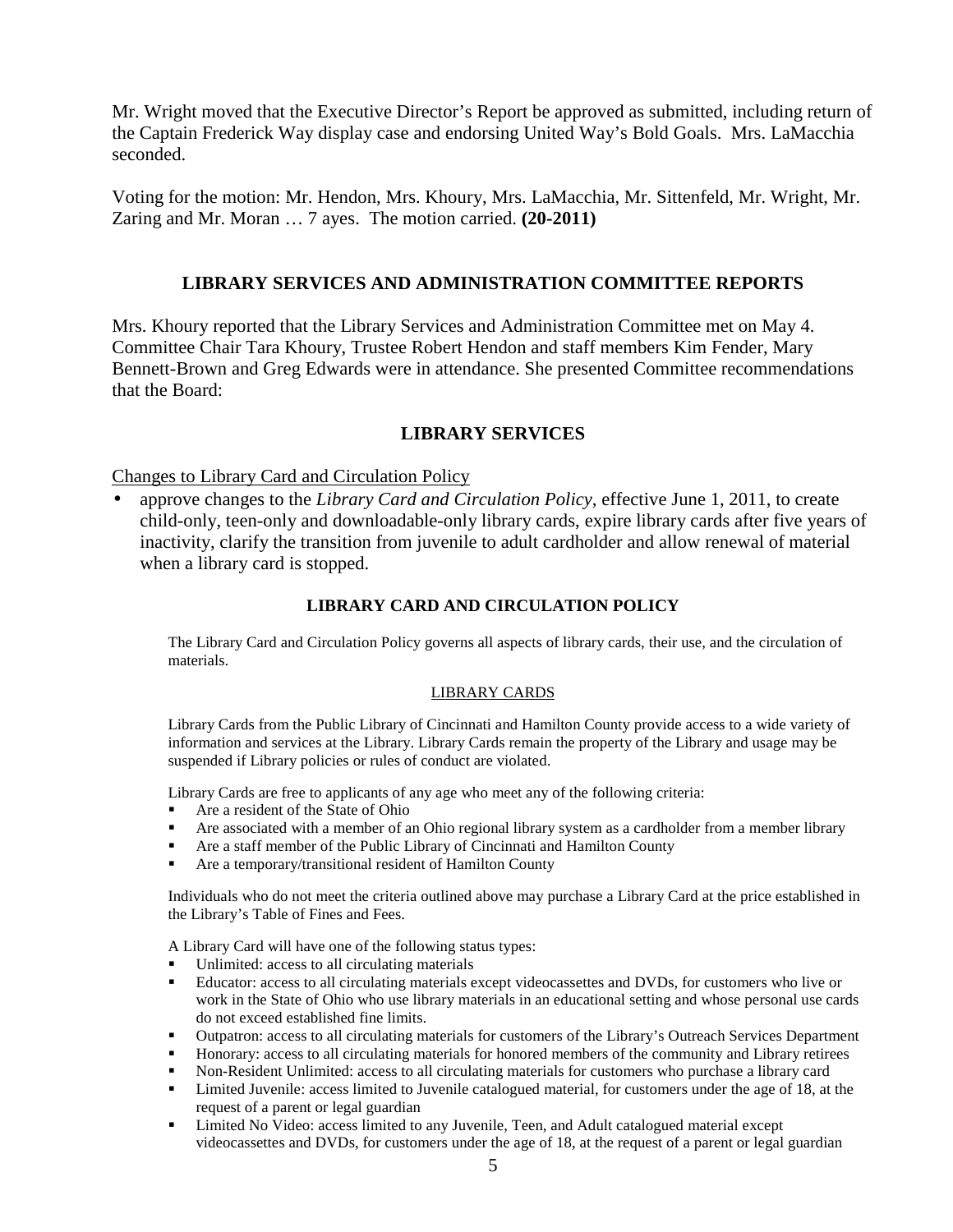- Non-Resident Limited Juvenile: access limited to Juvenile catalogued material, for customers under the age of 18 who purchase a Library Card, at the request of a parent or legal guardian
- Non-Resident Limited No Video: access limited to any Juvenile, Teen, and Adult catalogued material except videocassettes and DVDs, for customers under the age of 18 who purchase a Library Card, at the request of a parent or legal guardian
- Visitor: access limited to print materials for temporary/transitional customers
- Visitor Juvenile Limited: access limited to Juvenile catalogued material for temporary/transitional customers under the age of 18, at the request of a parent or legal guardian
- Downloadable-only: access to the Library's downloadable collection, internet and all databases
- Child-only: access to three juvenile books at a time to children under the age of 13
- Teen-only: access to three juvenile or teen books at a time to teens between ages  $13 17$ .

The Library is unable to restrict access to digital content according to the limitations as outlined above. The various status types do not apply to circulating content delivered digitally.

#### *Applying for Cards*

Customers may apply for a library card:

- $\blacksquare$  In person
- Online (Hamilton County residents only)
- By mail (customers with disabilities who are unable to visit the Library or customers who receive service from Outreach Services only)

Individuals who apply in person will receive a card which can be used immediately to access all Library services. Individuals who apply online will receive their card in the mail; until identity and address information are verified in person and a signed application is processed, access is limited to use of online databases.

A parent or legal guardian may fill out the application for an applicant under the age of 18.

Applicants under the age of 18 will be required to complete a new library card application upon turning 18. Any fines, fees or other charges on the juvenile card are the responsibility of the parent or legal guardian who signed for the card and do not carry over to the adult card.

Applicants must provide the following information:

- 1. Identity, verified by ID with photograph and name (applicants 18 and over). For applicants under the age of 18, identity verification is required from a parent or legal guardian signing the application. Identity verification is not required for approved school visits or Outreach Services applicants.
- 2. Home address and verification. For applicants under the age of 18, home address verification is required from parent or legal guardian signing the application. Home address verification is not required for approved school visits or Outreach Services applicants.

A home street address must be used on the application; a post office box may be used as an alternate mailing address in addition to the home street address.

- 3. Date of birth
- 4. Signature (a parent or legal guardian must also sign for an applicant under the age of 18.)

Applicants for the Child-only or Teen-only cards do not need parent's signature. Verbal verification of identify, address and date of birth is acceptable if the applicant does not have an ID.

Applicants must verify the following when appropriate:

If associated with the Ohio regional library system a cardholder from a member library:

• a library card from the member library

If affiliated with the Ohio regional library system in other approved capacity:

proof of Ohio regional library system affiliation

If applying for a card with Educator Status: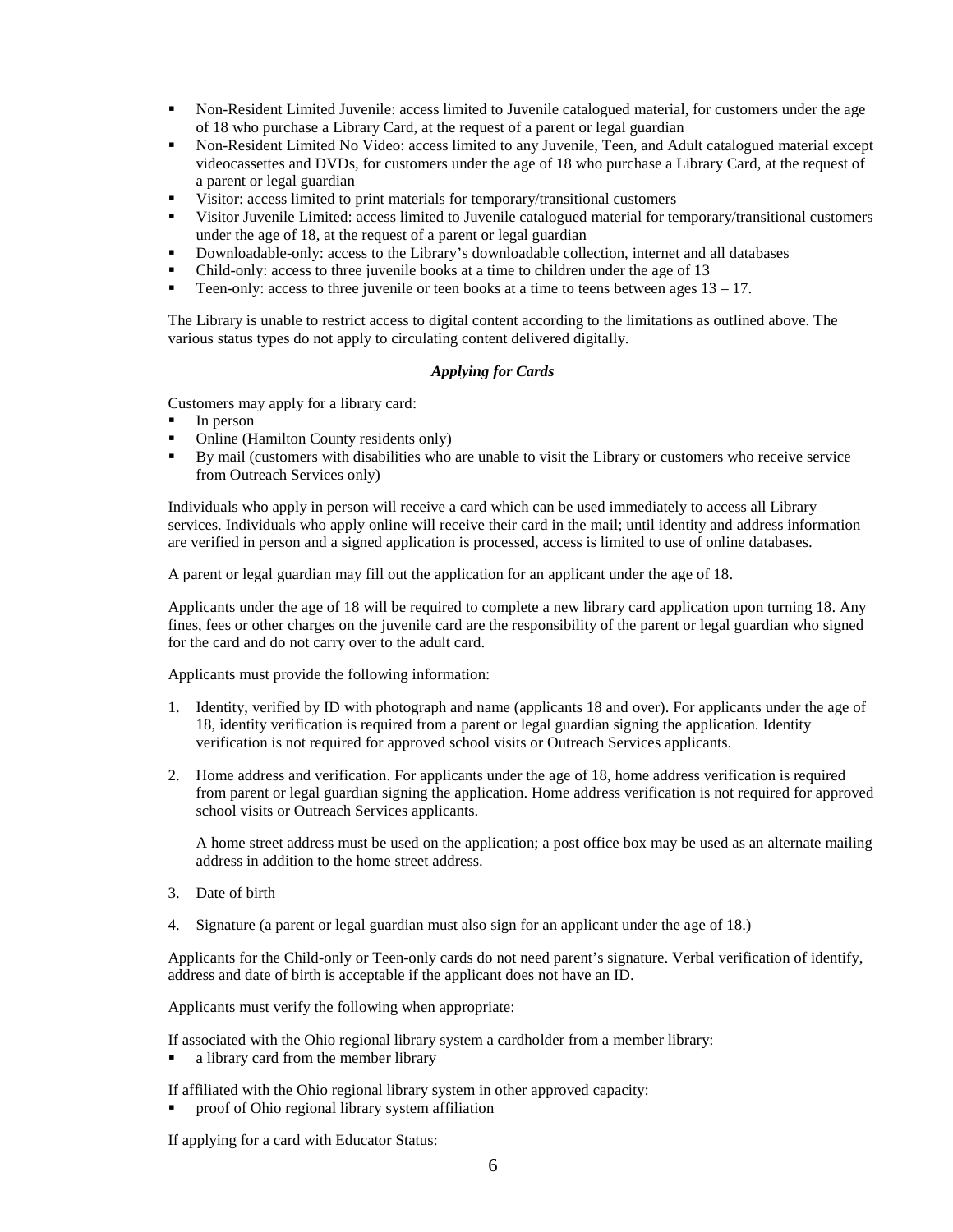- verification of employment through:
	- **paycheck stub**
	- organization ID
	- letter signed by school/organization head on school/organization letterhead

If home schooling and applying for a card with Educator Status:

• a home schooling certificate

#### *Renewing Library Cards*

Library cards must be renewed according to card status as follows. All fines and fees associated with the card must be under the unpaid limit as established in the Library's Table of Tines & Fees. All cards, unless outlined differently below, are valid until unused for five years.

- Educator: valid for one school year; identity, home address, and employment as an educator must be verified for renewal
- Outpatron: valid for one year
- Honorary: Does not expire
- Non-Resident Unlimited: valid for one year; identity and home address must be verified for renewal<br>• Non-Resident Limited Invenile: valid for one year
- Non-Resident Limited Juvenile: valid for one year
- Non-Resident Limited No Video: valid for one year
- Visitor: valid for three weeks (may be renewed for additional three week periods indefinitely); identity and home address must be verified for renewal
- Visitor Juvenile Limited: valid for three weeks (may be renewed for additional three week periods indefinitely)

#### *Cardholder Responsibilities*

Library cardholders are responsible for all activities surrounding the use of their cards, including: 3

- Materials checked out on library cards, including those checked out up to the point a card is reported lost or stolen. Parents/legal guardians are responsible for guiding the selection of materials by their children under the age of 18 and assume responsibility for use of cards for children under the age of 18.
- Payment of fines and fees*.* Parents or legal guardians assume responsibility for fines and fees that accumulate on the cards of children under the age of 18.

#### *Retention and Confidentiality of Customer Information*

Library card information and customer circulation records are considered confidential as outlined in the Library's *Confidentiality of Library Patron Record Information* and *Records Retention* Policies.

Customers may check out materials and/or renew materials without presenting their card, but must first provide proof of identity.

Customers may pick up hold materials for family members or other users as authorized in the circulation system.

#### **CIRCULATION**

#### *Loan Periods*

All print materials, audiocassettes, compact discs, playaways, CD-ROMs, LP discs, and slides circulate for 21 days and are renewable 5 times.

New Release Feature DVDs circulate for 4 days and may be renewed once.

All other Feature and Non Feature videocassettes and DVDs circulate for 7 days and may be renewed 5 times.

Loan periods and renewal limits for digital material are determined by the provider.

Loan periods may be adjusted to meet special circumstances.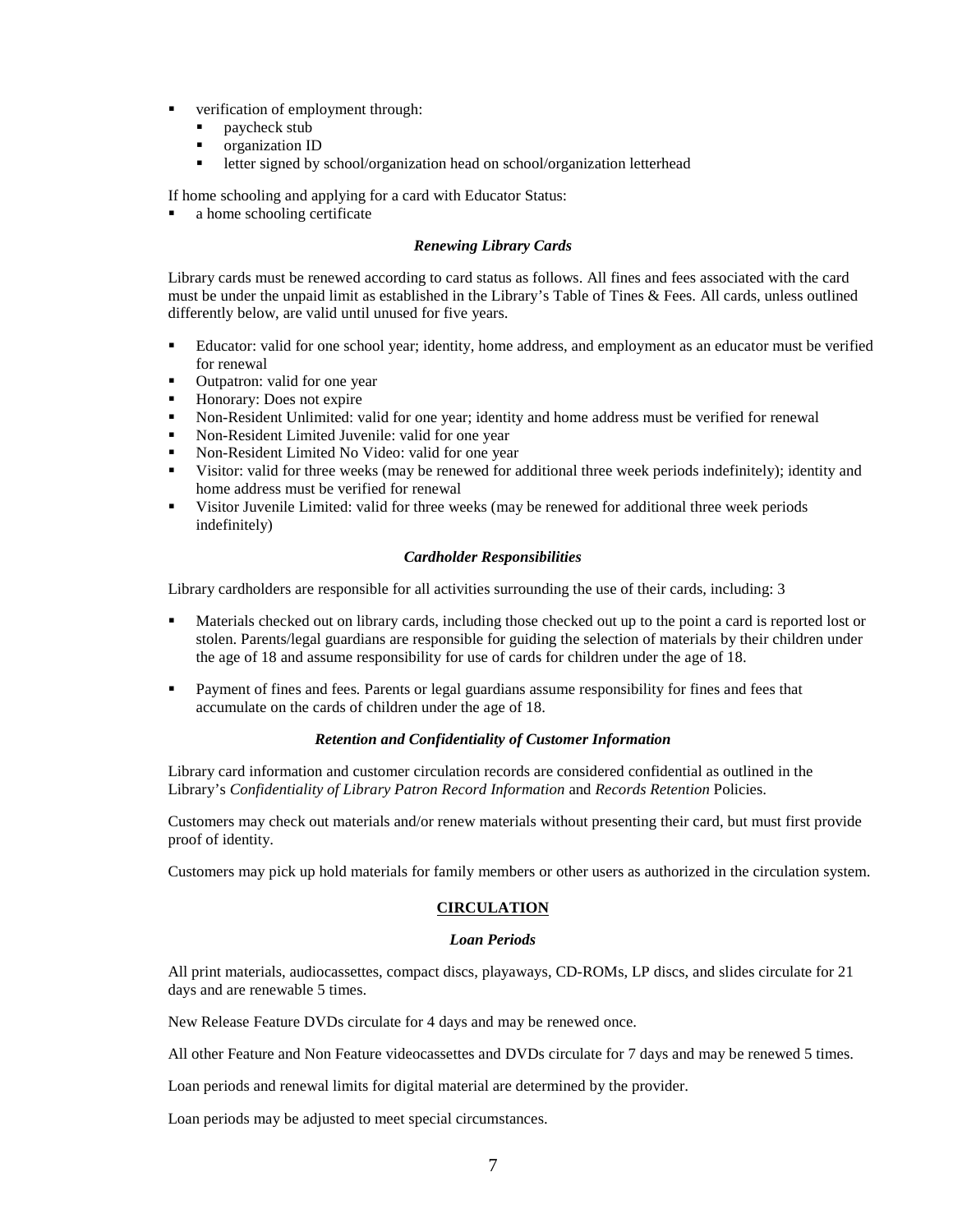Materials may be renewed in person at any library location, by phone, or online.

An item may not be renewed if:

- It is on hold for another person
- It has reached the renewal limit

#### *Fines*

Library Cards with Unlimited, Honorary, Non-Resident Unlimited, Limited Juvenile, Limited No Video, Non-Resident Limited Juvenile, Non-Resident No Video, Visitor, or Visitor Juvenile Limited status: fines are charged if materials are returned or renewed late, at rates established in the Table of Fines & Fees. Overdue notices may be provided as a courtesy. Fines are charged for each item, for each day beyond the due date, including days the library is closed, and begin accumulating on the first day an item is overdue. Fines per item accumulate to a maximum as established in the Table of Fines & Fees*.* Borrowing privileges, are stopped when fines reach the unpaid fine limit established in the Table of Fines & Fees.

Library Cards with Educator status: fines are not charged if materials are returned or renewed late. Continued failure to return materials borrowed on a Library Card with Educator status will result in suspension of the card.

Library Cards with Outpatron status: fines are not charged if materials are returned or renewed late. Continued failure to return materials borrowed on a Library Card with Outpatron status will result in suspension of the card.

Library cards with Child-only or Teen-only status: fines are not charged if materials are returned or renewed late. Failure to return materials borrowed on a Library Card with Child-only or Teen-only status will result in the suspension of borrowing privileges.

#### *Materials Recovery*

Accounts of customers with overdue materials may be referred to a materials recovery service. A late fee, established in the Table of Fines & Fees, is applied to any account turned over to a collection agency for recovery.

#### *Circulation Limits*

Limits are placed on the number of certain types of materials that can be charged to a single library card, including materials obtained through interlibrary loan. These include:

| Playaways                     | 10 titles                    |
|-------------------------------|------------------------------|
| New Release Feature Film DVDs | 10 titles                    |
| All other videocassettes/DVDs | 15 titles                    |
| Downloadable materials        | Limits established by vendor |

Limits may also be set for seasonal or special demand materials.

Cards with Educator Status are limited to the following:

- 150 items at any one time
- Limits may also be set for seasonal or special demand materials.

Cards with a Child-only status are limited to three juvenile print items at any one time. Cards with a Teen-only status are limited to three print items, juvenile or teen, at any one time.

#### *Lost or Damaged Materials*

Borrowers are responsible for returning materials in good condition. A charge may be assessed *for lost* or damaged materials, at rates established in the Library's Table of Fines & Fees, up to the cost of the item if *lost or*  damaged beyond repair. Customers may provide a replacement copy in lieu of payment for lost items with the approval of Library staff. Failure to pay for lost or damaged items will result in restricted borrowing privileges.

#### *Placing Holds on Materials*

Cardholders may place holds on most types of materials. A maximum number of items a person can place on hold may be established.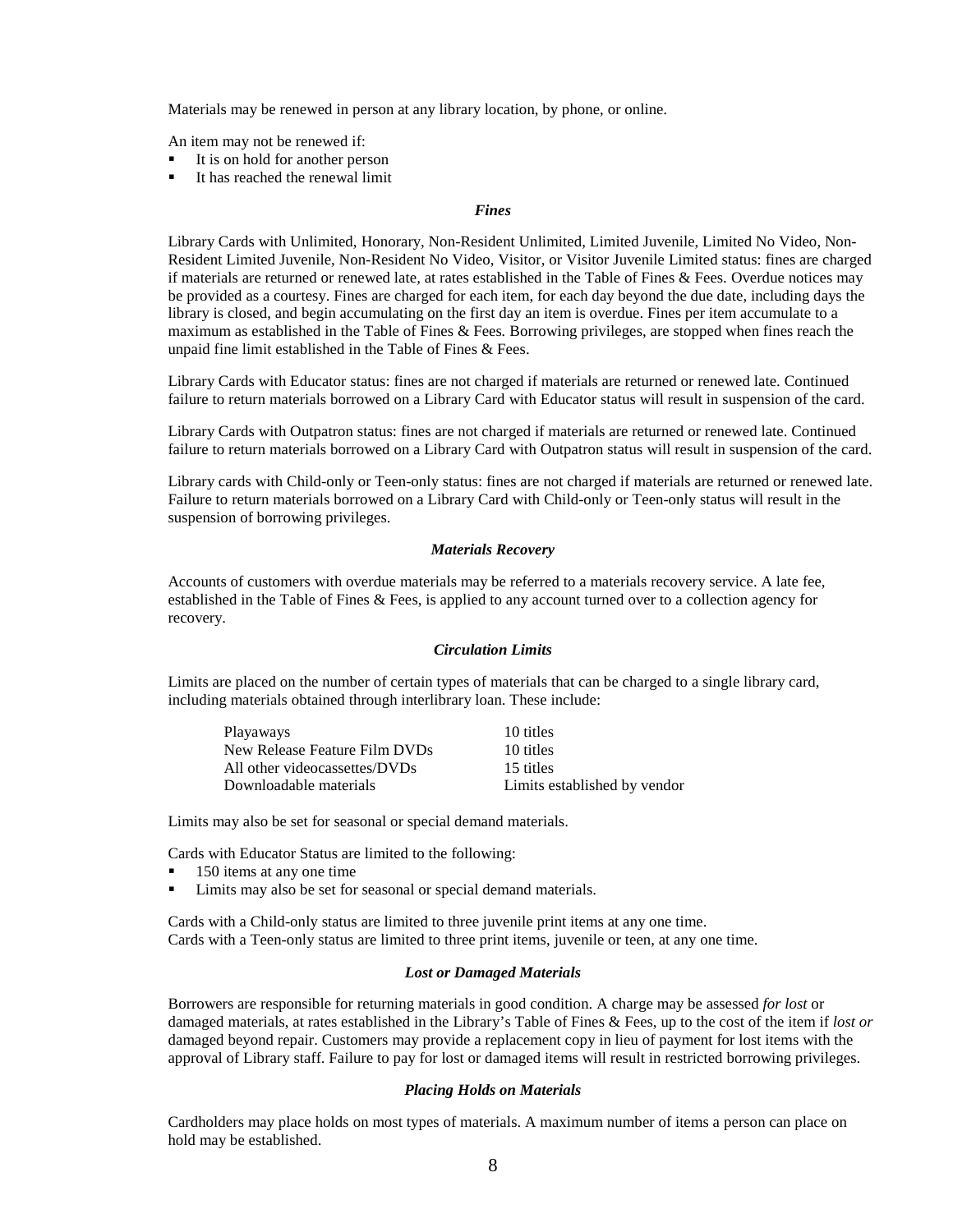The following materials may not be placed on hold:

- **Reference materials**
- New Release Feature film DVDs

#### *Interlibrary Loan*

Items that are not available in our collection may be requested through interlibrary loan; those items are subject to circulation restrictions established by the owning library.

The following materials may not be obtained through interlibrary loan:

- Items owned by the Library
- Bound or unbound magazines
- **Software**
- Feature film videocassettes and DVDs
- Downloadable materials

#### *Using Electronic Resources*

A library card may be required to access selected electronic resources from locations outside the Library and to access the Internet at Library locations. A library card may still be used to access electronic resources if circulation privileges have been stopped due to fines and fees exceeding the established limit.

Effective: June 1, 2011

## **ADMINISTRATION**

#### Personnel Changes

#### • approve the following personnel changes effective through April 30, 2011.

| <b>Action</b>            | Agency                               | <b>Position Title</b>                     | <b>FTE</b>        | <b>Employee Name</b>     | <b>Effective</b><br><b>Date</b> |
|--------------------------|--------------------------------------|-------------------------------------------|-------------------|--------------------------|---------------------------------|
| Retirement               | <b>Cataloging Services</b>           | <b>Cataloging Assistant II</b>            | 1.00              | Ferguson, Lisa J         | 04/29/11                        |
| Promotion                | <b>Monfort Heights</b>               | <b>Branch Manager II</b>                  | 1.00              | Eck, Shannon A           | 03/06/11                        |
| Promotion                | <b>Facilities Services</b>           | <b>HVAC Systems Control Specialist</b>    | 1.00              | Fleckinger, Kevin M.     | 04/17/11                        |
| Promotion                | Popular Library                      | LSA II                                    | 0.50              | Mulcahy, Kenton E.       | 03/06/11                        |
| Promotion                | Reading                              | Branch Manager I                          | 1.00              | Smith, Blossom D         | 03/06/11                        |
| Promotion                | Popular Library                      | <b>LSA II</b>                             | 0.60              | Smith, Whitney P.        | 03/06/11                        |
| Appointment Reading      |                                      | Homework Help Aide                        | 0.30              | Cruz-Maldonado, Vanessa  | 04/03/11                        |
| Appointment Loveland     |                                      | LSA I                                     | 0.50              | Eshleman, Virginia A.    | 03/20/11                        |
|                          | Appointment Materials Retrieval      | Page                                      | 0.50              | Jaspers, Jennifer E.     | 03/20/11                        |
| Appointment College Hill |                                      | LSA I                                     | 0.50              | Jones, Ronisha R.        | 03/20/11                        |
|                          | Appointment Mt. Washington           | <b>Student Shelver</b>                    | 0.30              | Loos, Sabine C.          | 03/20/11                        |
| Appointment Walnut Hills |                                      | Homework Help Aide                        | 0.30              | Thomas, Songhay          | 04/03/11                        |
| Appointment Madisonville |                                      | Homework Help Aide                        | 0.30              | Vargas, Michelle         | 04/03/11                        |
| Appointment Marketing &  | Programming                          | Marketing & Programming Office<br>Ass't   |                   | 1.00 Vetter, Andrea R.   | 03/06/11                        |
| Change                   | Wyoming                              | <b>Branch Manager II</b>                  | 1.00              | Pennington, Aimee M.     | $\overline{03/06}/11$           |
| Change                   | Clifton                              | LSA I                                     | 0.50              | Sullivan, Elizabeth L.   | 04/03/11                        |
| Departure                | <b>Children's Learning</b><br>Center | <b>LSA II</b>                             | 0.50              | Barta, Jeannette M.      | 03/29/11                        |
| Departure                | <b>Circulation Services</b>          | Shelver                                   |                   | 0.50 Beal, Elliott C.    | 04/23/11                        |
| Departure                | Collection<br>Development            | Collection Development Librarian-<br>Juv. | 1.00 <sub>1</sub> | Burket-Ragase, Jill A.   | 03/26/11                        |
| Departure                | Information &<br>Reference           | <b>LSA II</b>                             |                   | 0.50 Eschenbach, Jean E. | 04/16/11                        |
| Departure                | <b>Digital Services</b>              | <b>Digital Services Assistant</b>         | 1.00 <sub>1</sub> | George, Leigha G.        | $\overline{03/3}0/11$           |
| Departure                | <b>Materials Retrieval</b>           | Page                                      | 1.00              | Guzzardo, Megan          | $\overline{03}/18/11$           |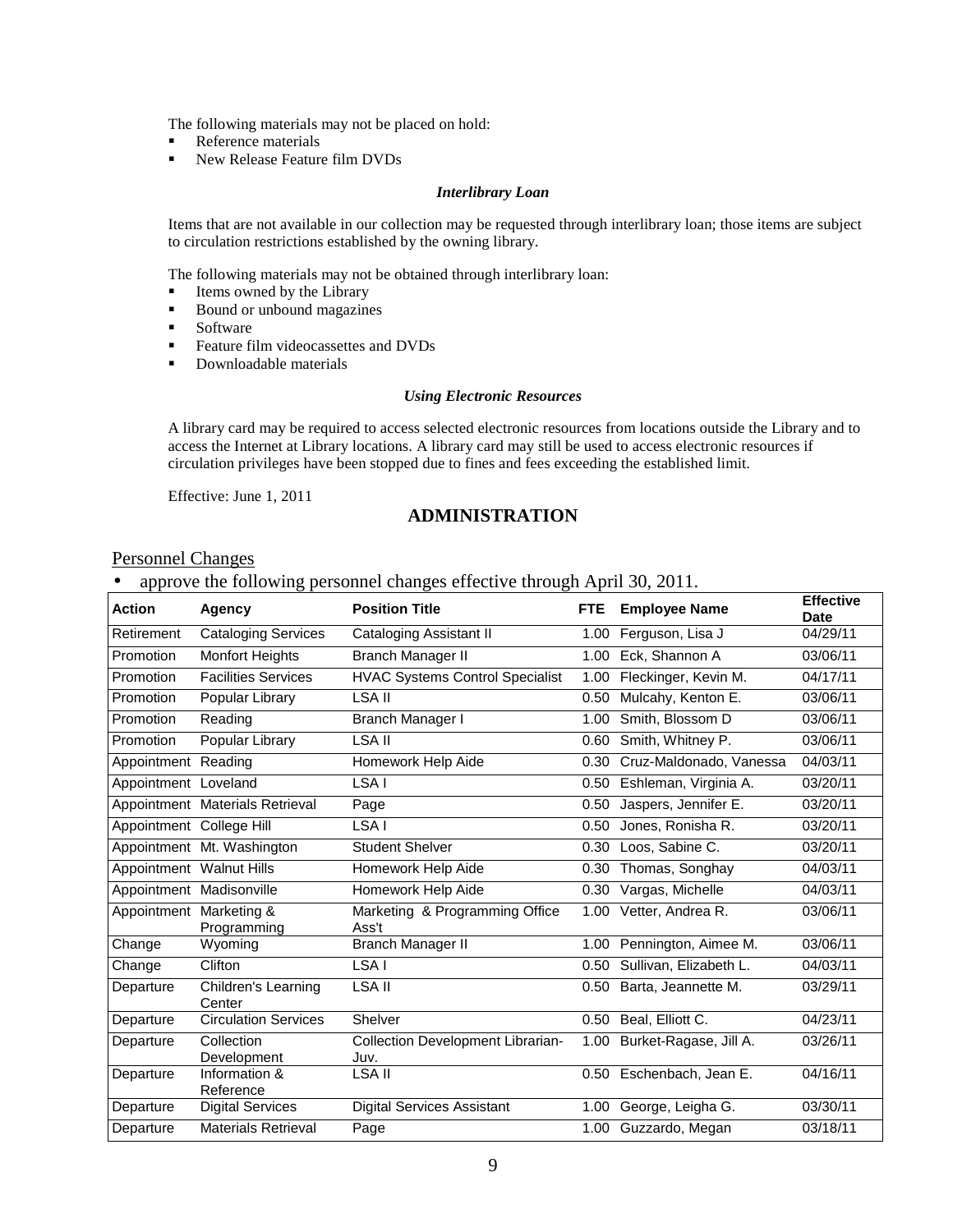| <b>Action</b> | Agency                          | <b>Position Title</b>          | <b>FTE</b> | <b>Employee Name</b>     | <b>Effective</b><br><b>Date</b> |
|---------------|---------------------------------|--------------------------------|------------|--------------------------|---------------------------------|
| Departure     | Education &<br>Homework Support | LSA II                         | 0.60       | Hartig, Matthew D.       | 04/17/11                        |
| Departure     | Hyde Park                       | LSA II                         | 1.00       | Hartlaub, G. Isaac       | 04/02/11                        |
| Departure     | <b>TechCenter</b>               | LSA II                         | 0.50       | Kosta, Kateri L.         | 04/24/11                        |
| Departure     | <b>Blue Ash</b>                 | <b>Student Shelver</b>         |            | 0.25 Kuderer, Emily M.   | 03/03/11                        |
| Departure     | Sharonville                     | <b>Student Shelver</b>         | 0.30       | McFarlane-Blake, Zora M. | 03/05/11                        |
| Departure     | Acquisitions                    | Serials Acquisitions Librarian | 1.00       | Mitchell, Karen M.       | 03/17/11                        |
| Departure     | <b>Materials Retrieval</b>      | Page                           | 0.50       | Myers, David M.          | 03/12/11                        |
| Departure     | Shipping & Receiving            | Truck Driver, Light            | 0.70       | Poynter, Brandon K.      | 04/06/11                        |
| Departure     | Greenhills                      | LSA I                          | 0.60       | Wuske, Brandon D.        | 04/16/11                        |

Core Group Benefits

- approve plan changes increased deductibles, out of pocket limits and office visit co-pays.
- approve increasing the employee premium share for medical plans (see below).
- approve increasing the employee premium share for the dental plan to 30%.

Overall, recommended changes result in a 4% increase in the Library's benefit costs and are within the 2011 appropriations for this expense.

In addition, Administration will continue to educate the staff regarding coordination of benefits during the open enrollment process and will implement a wellness initiative pilot program to reward staff for improving their health over time. Staff will be encouraged to move to the HSA plan.

|                                       | <b>Preferred</b><br><b>HMO</b> | <b>PPO</b> | <b>HSA</b> |
|---------------------------------------|--------------------------------|------------|------------|
| <b>CURRENT Monthly Employee Share</b> | 15%                            | 15%        | 10%        |
| Single                                | 65.08                          | 67.18      | 36.06      |
| Employee/Spouse                       | 136.79                         | 141.22     | 75.79      |
| Employee/Child                        | 123.72                         | 127.72     | 68.54      |
| Family                                | 189.37                         | 195.51     | 104.92     |
|                                       |                                |            |            |
| <b>PROPOSED SHARE</b>                 | 17.5%                          | 17.5%      | 12.5%      |
| Single                                | 79.75                          | 86.03      | 50.48      |
| Employee/Spouse                       | 167.63                         | 180.84     | 106.10     |
| Employee/Child                        | 151.61                         | 163.55     | 95.96      |
| Family                                | 232.08                         | 250.35     | 146.89     |

| <b>Dental Premiums</b>        | <b>Current Share</b> | <b>Renewal Share</b> |
|-------------------------------|----------------------|----------------------|
| <b>Monthly Employee Share</b> | 25%                  | 30%                  |
| Single                        | \$7.12               | \$8.93               |
| Employee/Spouse               | \$16.73              | \$20.98              |
| Employee/Child                | \$15.31              | \$19.19              |
| Family                        | \$26.41              | \$33.1               |

Mrs. Khoury moved that the Board approve the Library Services and Administration Committee report as submitted, including revisions to the Library Card and Circulation Policy, personnel changes and Core Group Benefit changes. Mrs. LaMacchia seconded.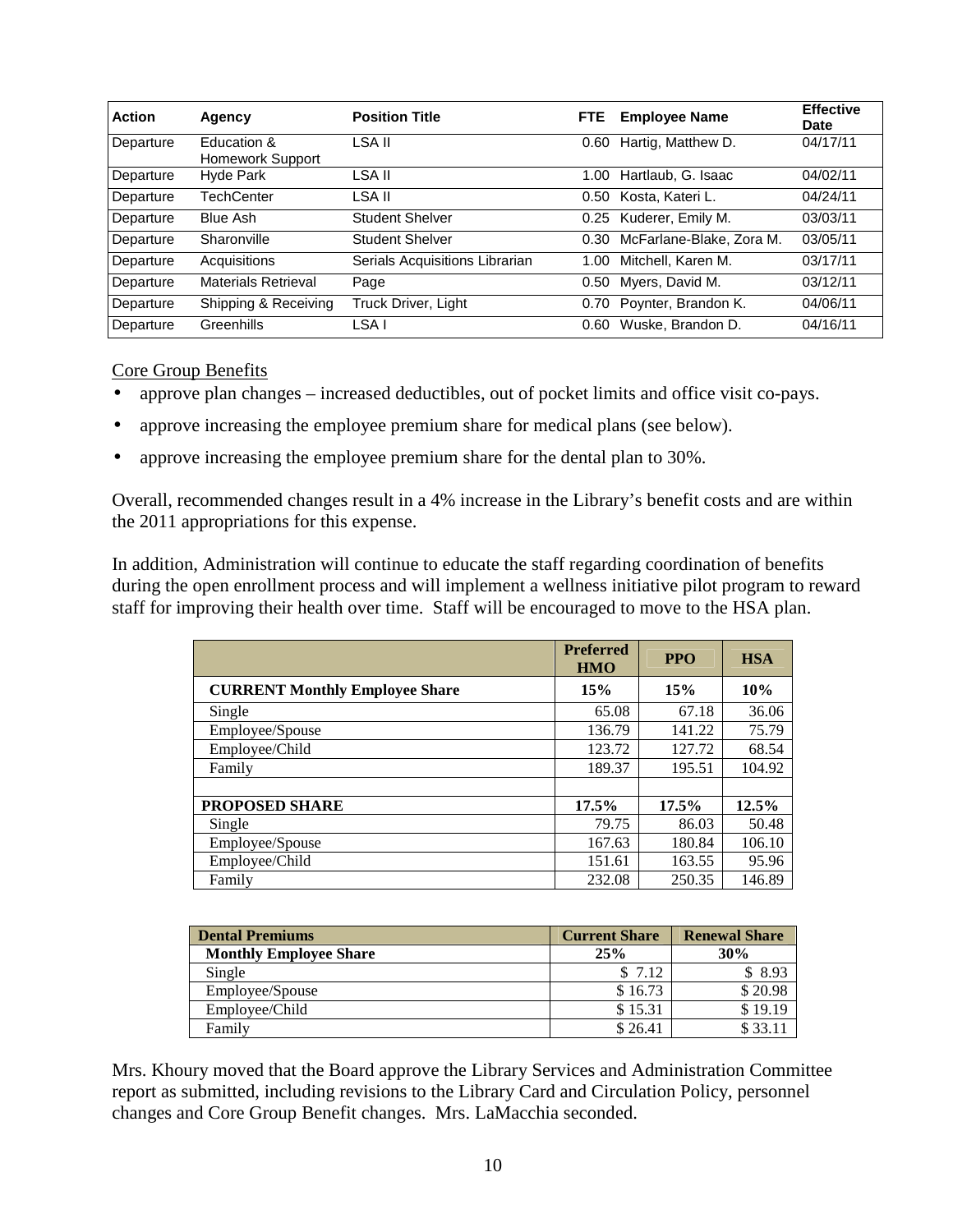Voting for the motion: Mr. Hendon, Mrs. Khoury, Mrs. LaMacchia, Mr. Sittenfeld, Mr. Wright, Mr. Zaring and Mr. Moran … 7 ayes. The motion carried. **(21-2011)**

# **LIBRARY SERVICES**

Mrs. Khoury reported that:

# Freegal Download Music

• the Library began providing cardholders access to download music on May 2 through Freegal, which stands for "free & legal." Freegal is a database of songs across all genres on the Sony record label. Customers with an active library card visit the Library's website, search the database of songs, preview a song if they like and then click to download the song to their MP3, iPod or other portable listening device. There is a vendor-established limit of three downloads per week per cardholder. We are the first large public library in Ohio to offer this service.

## Downloadable Campaign

• a campaign was launched in May to promote the Library's downloadable material, including the introduction of download music. The campaign includes banner signage, promotional artwork on two Library delivery trucks, training for customers, promotional badges worn by staff, promotion on the Library's web page and press releases.

## MP3 Players for Sale

• the Library began offering for sale an MP3 player that is compatible with Library-offered download material. The price of \$36 covers the Library's cost, including sales tax.

### Outreach Services – Special Needs Clearinghouse

• Outreach Services has developed a "Special Needs Clearinghouse" of tools designed to support staff in integrating special needs young people into Library events. Trust funds were used to purchase special child-sized chairs, chairs with arms to help children push themselves from a sitting to standing position, sensory rolls with textures to add sensory stimulation to a program, portable weighted shapes to aid in concentration and "Big Mack Switches" which allow staff to record a message that can be triggered by touching a button, allowing nonverbal children to participate in verbal activities. The Outreach Services Department acts as a clearinghouse for these assistive items that are available for all locations.

# Readers Advisory E-Newsletter *New for You*

• our readers' advisory eNewsletter *New for You* will go live on June 1. Content is determined by the subscriber, who selects the types of material he/she is interested in reading, listening to or viewing from 26 categories, such as mystery, romance, adult popular music, crafts or cooking. *New for You* will be delivered to their e-mail box (weekly or monthly as selected) with recently released titles in each selected category. Users can visit the Library's web page to subscribe.

# H.U.M.A.N. Healthy Vending Machines

• vending machines that dispense healthy snacks will be installed at six branches (Anderson, Blue Ash, Symmes, Sharonville, Green Township, Madeira). The company Helping Unite Man and Nutrition (H.U.M.A.N.) will install, maintain and stock the machines at no cost (except utilities) and 10% of net sales will come back to the Library.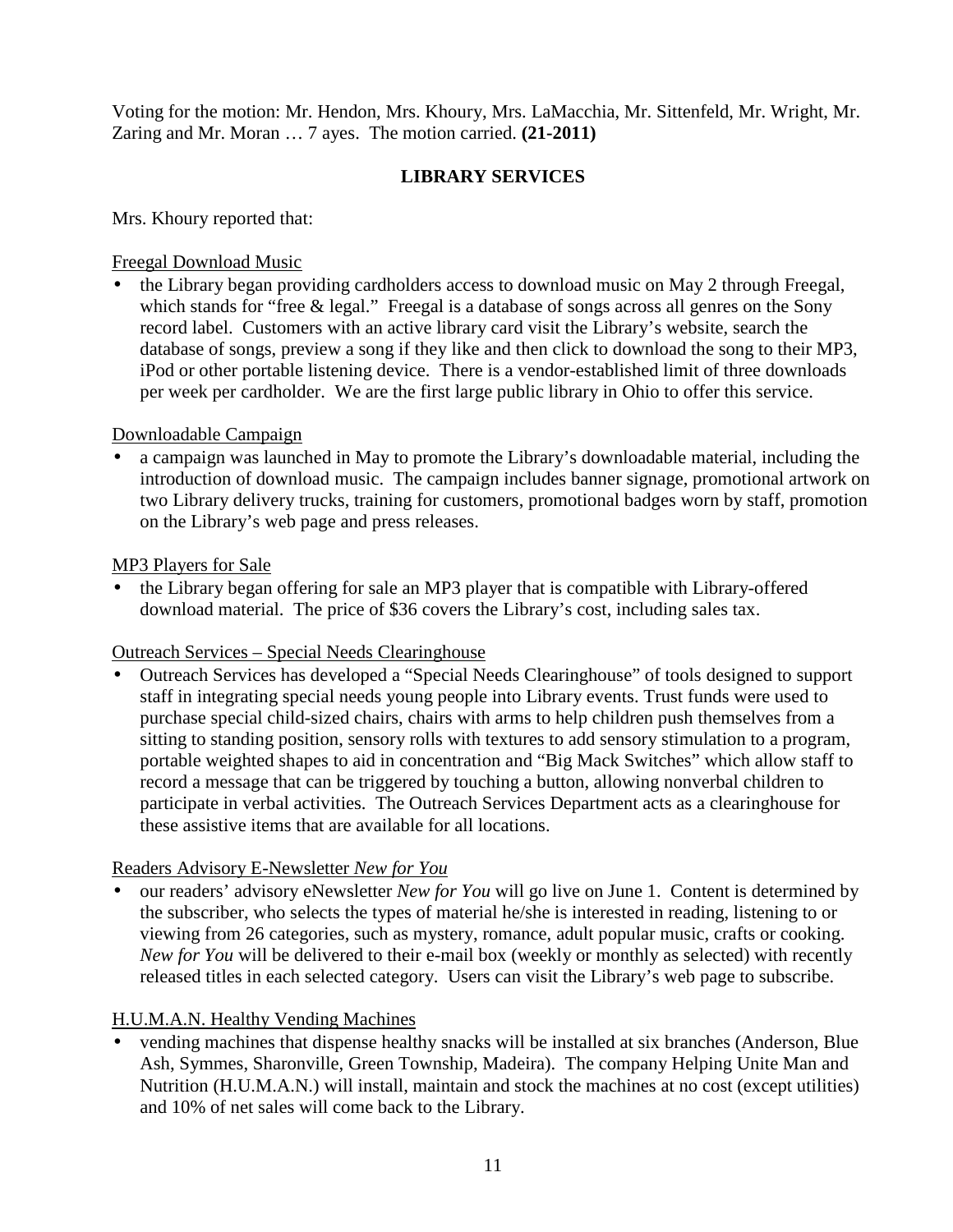## Summer Brain Camps

• Homework Central will offer Brain Camp at the Main Library from June 6 - August 12. Themes this year are: Get into the Game - Read!, Fairy Tales, Countries Around the World, Writer's Workshop, Heroes, Create Media, and Imagination! One day Brain Camps will be offered at eight branches.

## Library Usage

• April saw an overall increase in circulation of 9.5%, year-to-date circulation increased by 7.5%. Print usage increased 1.4%, audiovisual materials 20% and downloadable materials 205%. Download circulation surpassed 14 branches in circulation this month. The total number of programs held was up 13.6% and attendance to those programs was up 2.2%.

Due to an online catalog software upgrade, the method by which customer-initiated online renewals were counted changed for the last week of April, resulting in crediting to branches online renewals that would normally be credited to the Main Library. This is evident in the loss in circulation at Main and significantly higher increases at many branches. Due to the statistical abnormalities that resulted, the catalog was reset to operate as it did prior to the upgrade and an assessment will be undertaken to determine how best to report online renewals in the future.

Additional usage of note:

- Holds made available and checked out were up 4.8% and 3.6% respectively
- Total book circulation in all formats was up 3.1%
- 590,809 visits were made to all locations
- 568,988 public computer sessions took place
- Total online resource use was up 12.9%
- There are now 369,533 active library cards
- the top circulating items and statistical reports for the month of April 2011 were submitted.

# **ADMINISTRATION**

# Summer Youth Employment Program

• the Library, in partnership with the Easter Seals Work Resource Center, is participating in a Summer Youth Employment Program funded by the City of Cincinnati. This program covers 100% of the wages for up to 15 hours per week per student in the program. The Library will have several youth working over the summer and compensated through this program.

The report was received and filed.

# **FISCAL OFFICER'S REPORT**

Ms. Schoettker reported that:

### Governmental Revenue – Year to Date Comparisons

• Year to date revenue from the Public Library Fund through May is up 6.7% over last year, but remains 9% below 2009 receipts. Gross receipts from our County tax levy are less than last year but because there are no election expenses to repay this year, net receipts are 1% higher.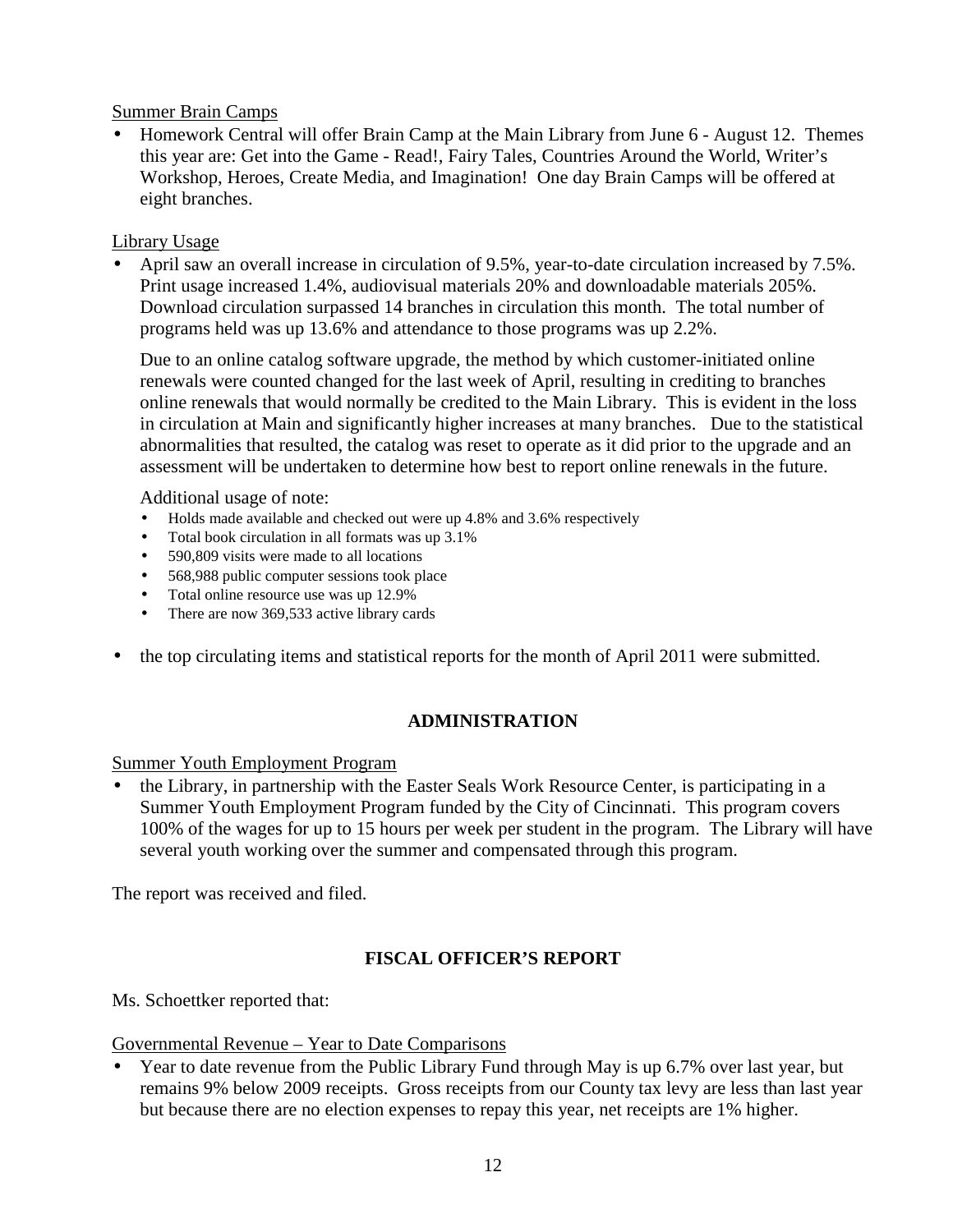| <b>Year to Date</b>                         | 2009            | 2010            | 2011            |
|---------------------------------------------|-----------------|-----------------|-----------------|
| January - May<br><b>Public Library Fund</b> | \$18,225,717.96 | \$15,543,512.24 | \$16,585,664.32 |
| <b>Tax Levy</b>                             |                 |                 |                 |
| Gross Receipts                              |                 | 9,190,444.88    | 9,112,078.55    |
| Less Fees                                   |                 | (133, 582.02)   | (141, 030.47)   |
| <b>Less Election Expense</b>                |                 | (174,050.68)    | 0.00            |
| Net Receipts                                | 0.00            | \$8,882,812.18  | \$8,971,048.08  |
| <b>Year to Date Total</b>                   | \$18,225,717.96 | \$24,426,324.42 | \$25,556,712.40 |

## Property Tax Revenue Reductions

• the Hamilton County Auditor's office has advised that their preliminary reappraisal of property is showing a 10% reduction in residential values, 4% in commercial/industrial. The new values will appear on the January 2012 tax bills and will affect our 2012 revenue.

Refunds issued through the Board of Revisions and the Board of Tax Appeals also are having a negative impact on our tax revenues. The refunds issued for the past two half-year settlements are significantly higher than any previous settlement.

### Audit of 2010

• A post-audit conference with auditors from Balestra, Harr & Scherer is scheduled with the Finance and Audit Committee on May 24.

# Monthly Financial Reports

• financial reports were submitted for the periods ending March 31 and April 30, 2011.

### Investment Report

• the investment report was submitted for the months ending March 31 and April 30, 2011.

Mrs. LaMacchia moved that the Board approve the Fiscal Officer's Report including the financial and investment report as submitted. Mr. Wright seconded.

Voting for the motion: Mr. Hendon, Mrs. Khoury, Mrs. LaMacchia, Mr. Sittenfeld, Mr. Wright, Mr. Zaring and Mr. Moran (except pass on investment report) … 7 ayes. The motion carried. **(22-2011)**

# **FINANCE AND AUDIT COMMITTEE REPORTS**

### 2012 Operating and Capital Budget

Mr. Zaring reported that the Finance and Audit Committee met on April 20 to discuss the Library's 2012 Budget. All Committee members were present, along with Board President William Moran, Executive Director Kim Fender and Fiscal Officer Patricia Schoettker. He presented a copy of the proposed 2012 budget and the Committee's recommendation that the Board approve the submittal of this budget to the Hamilton County Budget Commission by the May 31 deadline. In summary,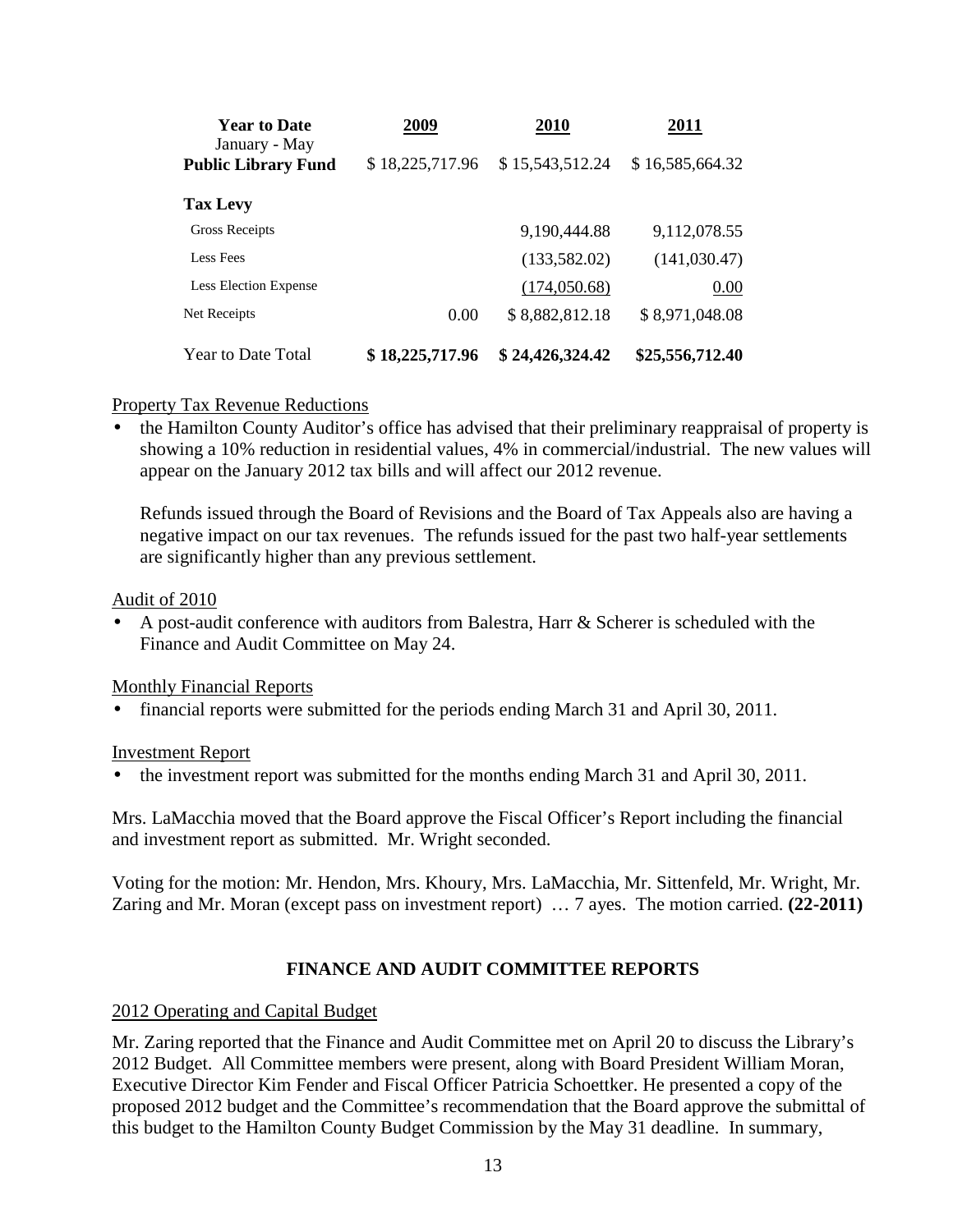- The operating budget of \$54,693,000 is 3% more than 2011 appropriations.
- The capital budget of \$17,665,000 includes funding for five capital projects: Ongoing Maintenance, St. Bernard Branch, Reading Branch, Woodlawn Branch and Westwood Parking.
- The budget reserves two contingencies a  $$1,625,000$  operating contingency (3%) in the General Fund and a \$2,000,000 capital contingency in the Building and Repair Fund.
- Funding this budget requires intergovernmental revenue of more than \$70 million  $-$  \$51,106,807 in Public Library Funds (state funding) and \$19,620,000 through local property taxes. Receipt of either amount is unlikely.

### 2011 Estimated Resources & Annual Appropriations

Ms. Schoettker requested that the Board:

1. confirm an appropriation change made in the **Insurance/ Indemnification Fund** in March. The revision was needed in order to increase the standing purchase order for indemnification from \$30,000 to \$80,000 to cover multiple contracts, as approved by the Board on March 8.

| <b>Insurance/Indemnification Fund</b> | Revision    |
|---------------------------------------|-------------|
| <i><b>Appropriations</b></i>          |             |
| Other Objects                         | \$50,000.00 |

2. revise *estimated resources* and *appropriations* in the **Library Programs Fund** to provide for receipt and expenditure of an anonymous donation to purchase Nooks as prizes for Summer Reading Program participants.

| <b>Library Programs Fund</b>   | Revision    |  |
|--------------------------------|-------------|--|
| <b>Estimated Resources</b>     |             |  |
| Contribution, Gifts, Donations | \$30,627.00 |  |
| <i><b>Appropriations</b></i>   |             |  |
| Supplies                       | \$30,627.00 |  |

3. revise *appropriations* in the **Gift Fund** to purchase library materials with customer donations. These purchases were previously made though the Library Materials Fund, but that fund is near to being fully expended and closed out.

| <b>Library Programs Fund</b> |            | Revision      |
|------------------------------|------------|---------------|
| <i><b>Appropriations</b></i> |            |               |
| <b>Supplies</b>              |            | \$ (5,000.00) |
| <b>Library Materials</b>     |            | 5,000.00      |
|                              | Net Change | 0.00          |

Mr. Wright moved that these items be approved as submitted, including the 2012 budget and revisions to estimated resources and appropriations. Mr. Hendon seconded.

Voting for the motion: Mr. Hendon, Mrs. Khoury, Mrs. LaMacchia, Mr. Sittenfeld, Mr. Wright, Mr. Zaring and Mr. Moran … 7 ayes. The motion carried. **(23-2011)**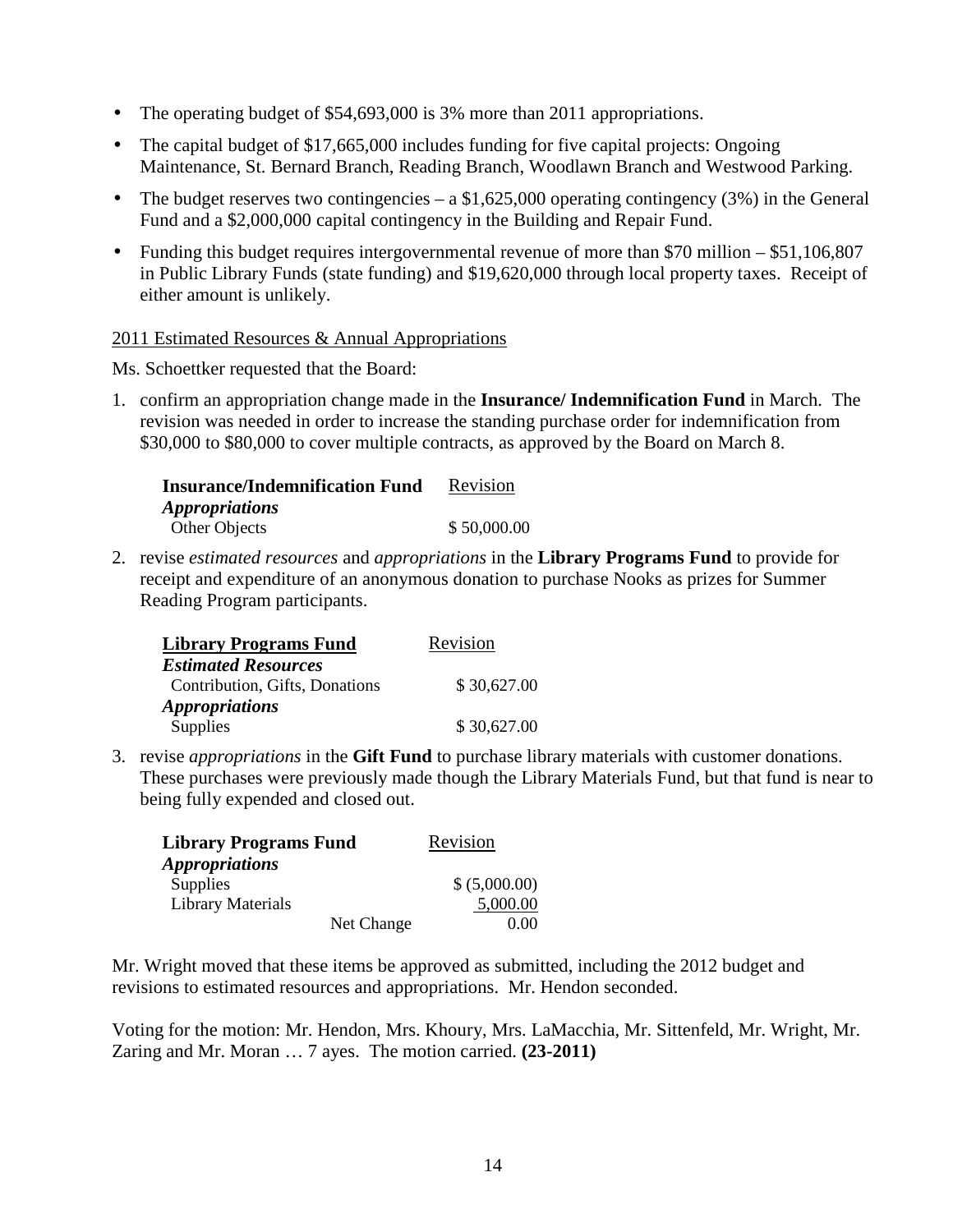# **FACILITIES COMMITTEE REPORT**

Mr. Hendon reported that:

#### Pleasant Ridge Branch ADA Project

- a check in the amount of \$207,273 has been received from the Pleasant Ridge Community Council for this project. He thanked the community, especially Pleasant Ridge Community Council co-chairs Mary Anne Phalen and Diane Roketenetz for their hard work over many years to raise funds in support of this project.
- bids for the Pleasant Ridge ADA project were received March 29. Since no bids were received for glass & glazing, that trade was advertised again and bids received on April 19. The lowest responsible bids for the nine trade contracts, including the painting alternate, totaled \$970,886 – \$4,392 above the bid estimate of \$966,494.

Mr. Hendon recommended that the Board award contracts as follows:

| TC-01 General Trades   | R.J. Beischel Building Co. | \$427,947.00 |
|------------------------|----------------------------|--------------|
| TC-02 Masonry          | Jim Hauer Masonry Inc.     | \$64,925.00  |
| TC-03 Structural Steel | Wernke Steel               | \$56,000.00  |
| TC-04 Glass & Glazing  | Custom Glass & Glazing     | \$65,387.00  |
| TC-05 Roofing          | Kerkan Roofing             | \$34,909.00  |
| TC-06 Elevators        | <b>Vertical Systems</b>    | \$38,150.00  |
| TC-07 Plumbing         | Thomas J. Dyer             | \$108,614.00 |
| TC-08 HVAC             | RineAir                    | \$98,300.00  |
| TC-09 Electric         | Luce Electric              | \$76,654.00  |
| Total                  |                            | \$970,886.00 |

• allowances for unforeseen work or scope changes are included in each contract; there is no project contingency. Should it become necessary to move allowance dollars between contracts, he recommended that administrative staff be authorized to approve change orders that do not increase the overall contract total, to be reported later to the Board for confirmation.

### Monfort Heights Branch Repairs

• structural engineering firm THP Limited Inc. completed their review of cracks on the walls and floors of the Monfort Heights Branch and developed specifications to publicly bid the necessary repairs. He recommended that the Board approve publication of the following bid advertisement:

#### **ADVERTISEMENT FOR BIDS**

Sealed bids will be received by the Board of Trustees of the Public Library of Cincinnati and Hamilton County at the Third Floor Administrative Offices of the Main Public Library, 800 Vine St., Cincinnati, Ohio 45202, until 12:00 noon, local time, Tuesday, May 24, 2011, for furnishing of labor, materials, equipment, services and supervision necessary to complete the project titled:

#### 2011 - MONFORT HEIGHTS LIBRARY REPAIRS

Proposals shall be in accordance with the Contract Documents prepared by THP Limited, Inc. (513-241- 3222). Bids received after the stated deadline will not be accepted. Bids by facsimile transmission will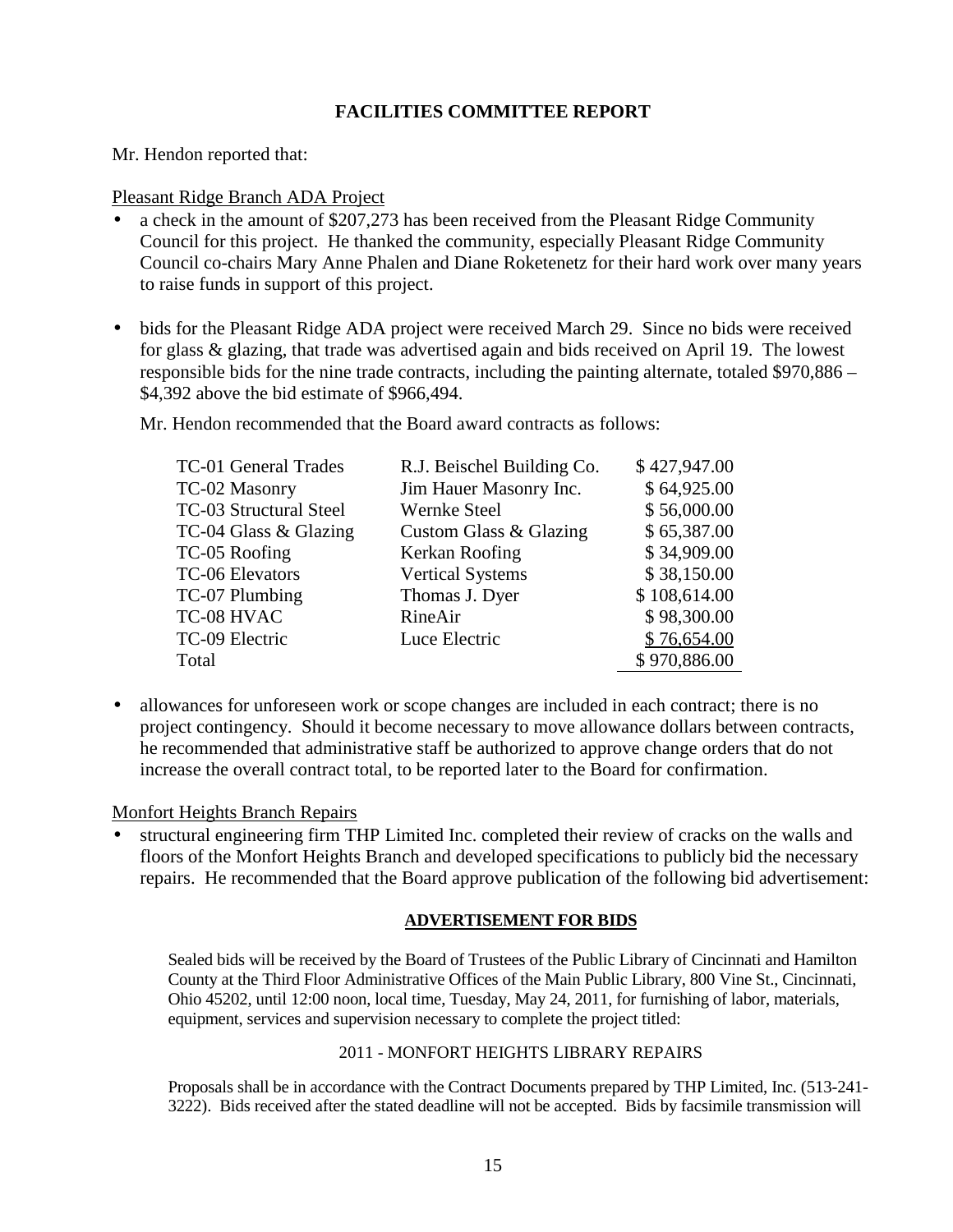not be accepted. Proposals will be publicly opened and read aloud. All interested parties are invited to attend.

Individual lump sum bids for a General Trades Contract are requested. The estimate for the contract is \$53,000.

The summary of work for the proposal is:

Replacement of approximately 60'-0" Long Block/Brick Retaining Wall Installation of (2) Block/Brick Piers to Stabilize a Site Wall Replacement of approximately 50  $\text{ft}^2$  of Slab-on-Grade Concrete Inside the Library Installation of (2) Steel Push Piers to Raise a Settled Block Wall Inside the Library

Starting Thursday, May 12, 2011, bidders may purchase Contract Documents (full sets only) at the cost of reproduction from ARC, 2863 Sharon Road, Cincinnati, Ohio, 45241, 513-326-2300.

A pre-bid meeting will be held at the Monfort Heights Library, 3825 West Fork Road, Cincinnati Ohio on Monday May 16, 2011, at 10:00 a.m.

Bidders shall submit with their bid a bid guaranty in the form of either (1) a combined bid guaranty and contract bond for the full amount of the bid or (2) a certified check, cashier's check drawn on a solvent bank or irrevocable letter of credit in the sum of ten percent (10%) of the bid amount, including base bid and alternates, as bid security. The bid guaranty shall be in strict compliance with Ohio Revised Code Sections 153.54, 153.57, 153.571, as applicable. The Bidder to whom the contract is awarded will be required to furnish a contract bond in the sum equal to 100% of the proposal.

Bidders shall comply with the Prevailing Rates on public improvements in Hamilton County, Ohio as ascertained and determined by the Ohio Dept of Commerce Bureau of Labor & Worker Safety as provided in Section 4115 of the Revised Code of Ohio.

Submitted bids shall not be withdrawn for a period of sixty days following the date of bid opening.

The Owner will award a contract to the lowest responsible bidder.

The Board of Trustees of the Public Library of Cincinnati and Hamilton County reserves the right to reject any or all bids and to waive any informalities in bidding.

By Order of: The Board of Trustees of the Public Library of Cincinnati and Hamilton County, Ohio

Further, Mr. Hendon recommended that the Board authorize administrative staff to review the bids with the Chairman of the Facilities Committee, and then enter into a contract with the lowest responsible bidder, this contract award to be reported later to the Board for confirmation.

### 2009/10 Ongoing Maintenance Project

Mr. Hendon recommended that the Board confirm the following change orders:

- \$84,216 to William Kramer & Sons for roof repair at the Green Township Branch.
- \$23,747 to Feldkamp Enterprises for airflow investigation at Delhi, air handler recommissioning, boiler controls repairs and chiller condenser tubing cleaning at the Main Library.
- \$2,300 to Feldkamp Enterprises for replacement of a faulty chiller valve at the Main Library.

Mr. Hendon also reported that: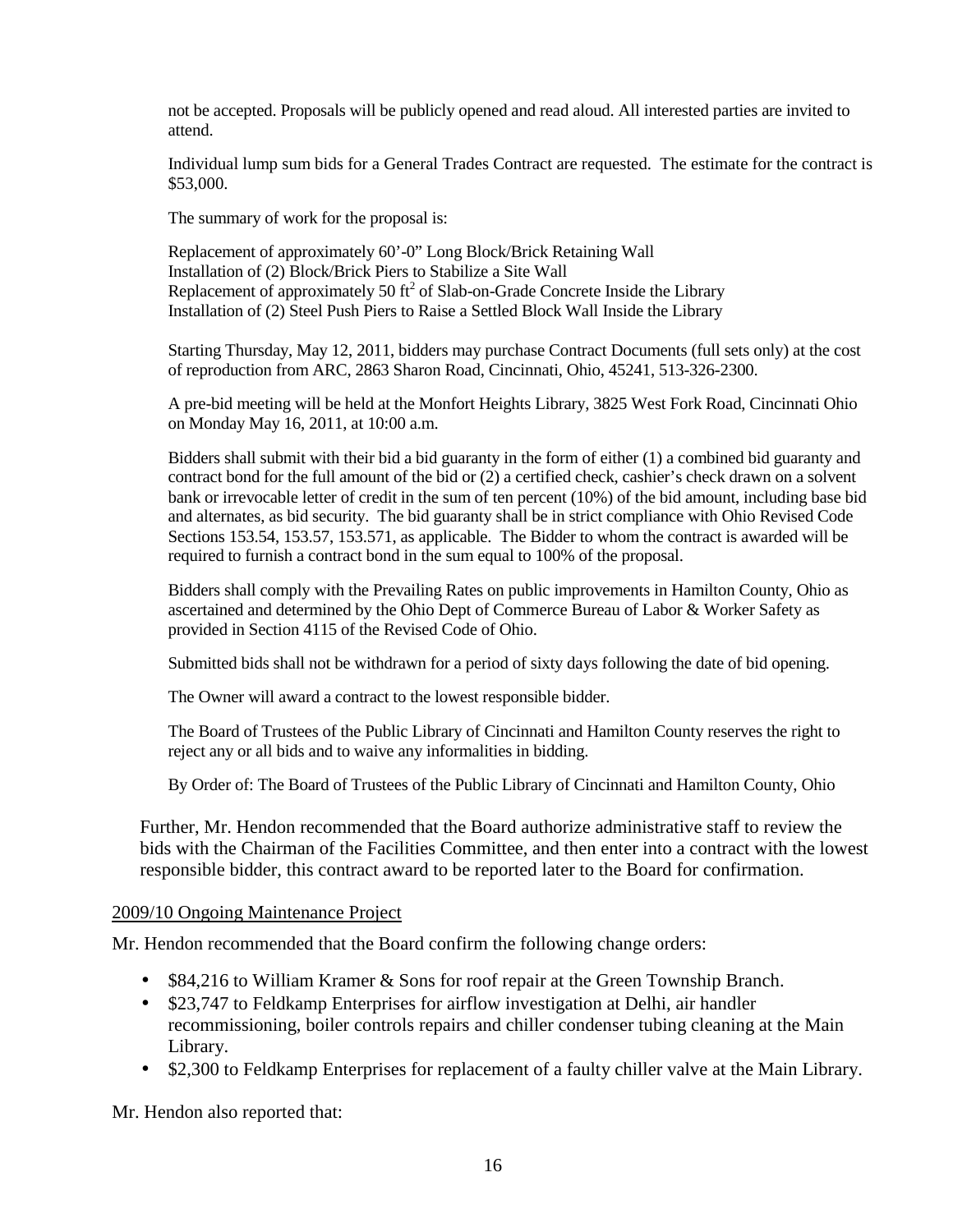## Main Library Sidewalks

• the City of Cincinnati is requiring replacement of curb and sidewalk blocks along Eighth, Ninth and Vine Streets, estimated at \$31,227.24. The City will bill the Library for the work.

# SmartBuilding Advantage

• the Library will participate in the SmartBuilding Advantage Program through which Duke Energy will identify and recommend opportunities for energy efficiency improvements for the Main Library. The Library must fund \$5,000 (50% of the cost) for the Initial Onsite Assessment. If cost effective energy efficiency opportunities are identified and the Library agrees to proceed, Duke Energy will provide an Investment Grade Assessment. The Library would fund up to \$15,000 (50% of the cost) for this assessment. These assessments are expected to result in reduced energy consumption and cost-savings at the Main Library.

# Greenhills Branch Library

- a letter has been sent to Josh Harkavy of HMS Management, landlord for the Greenhills Branch, notifying him of our dissatisfaction with the state of disrepair at the branch resulting from roof leaks. Mr. Harkavy was notified that, unless repairs are made within 60 days, lease payments would be escrowed. The Greenhills Branch is leased on a month-to-month basis.
- the Greenhills Branch was without electric for approximately 1.5 days when Duke Energy shut off electric due to the landlord's non-payment of utilities. The Branch was able to remain open most of the time but functionality was severely restricted.
- Concern regarding the landlord's ability to meet his obligations may prompt additional steps regarding the operation of a branch in this location.

Ms. Fender noted that the landlord has responded quickly to address the needed repairs.

Mr. Moran asked if the change order for roof repairs at Green Township would resolve the problem.

Mr. Moran asked that Messer Construction be asked to pursue LEED certification for the Pleasant Ridge Branch.

Mr. Hendon moved that the Board approve the Facilities Committee Report as submitted, including the award of contracts and administrative approval of change order for the Pleasant Ridge ADA Project, advertisement for bids and administrative approval of contract for the Monfort Heights Repair Project and change orders for Ongoing Maintenance. Mr. Wright seconded.

Voting for the motion: Mr. Hendon, Mrs. Khoury, Mrs. LaMacchia, Mr. Sittenfeld, Mr. Wright, Mr. Zaring and Mr. Moran … 7 ayes. The motion carried. **(24-2011)**

# **DEVELOPMENT COMMITTEE REPORT**

Mrs. LaMacchia reported that:

# The Library

• a \$5,000 grant from the William & Mary Harrington Fund of the US Charitable Gift Trust will be used for "Library Programs & Services".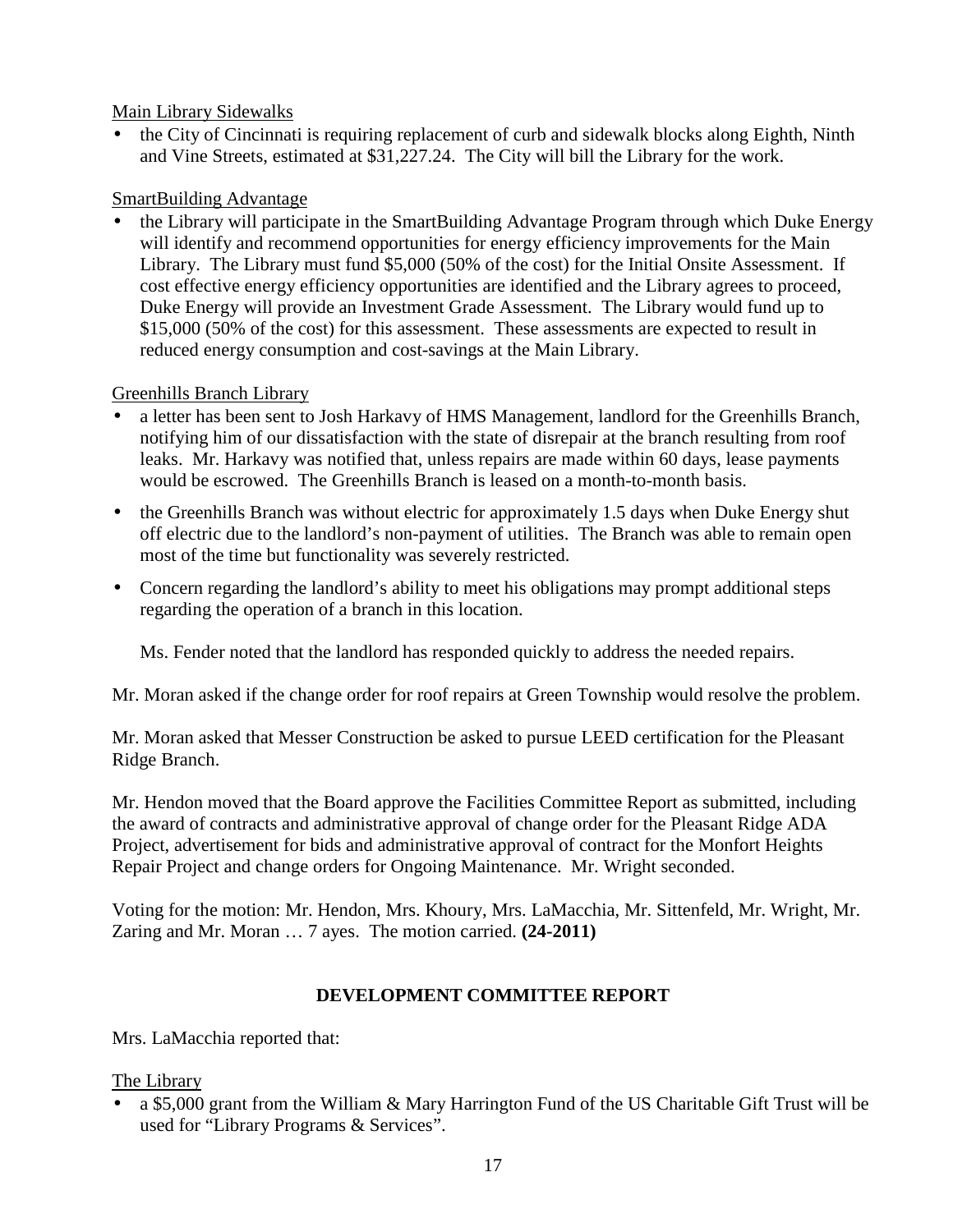• Tata Consulting Services donated \$2,000 for the Library Program Fund as a result of the Mala Ramadorai Indian music concert held on May 3. Akash Restaurant & Frost Brown Todd LLC helped underwrite the event, with substantial support from the Tata Consulting Services of Clermont County.

# Library Foundation

- the Library Foundation held its quarterly meeting on April 20.
- Dr. Betty Hutchinson donated \$20,000 in memory of her mother Ella Alford Sweeney who was a librarian at the Walnut Hills Branch from 1919-1924. Dr. Hutchinson specified that a distribution of \$1,000 be given to the Library each year for the purchase of Caldecott award-winning children's books.
- a grant of \$3,000 from the J. Mack Gamble Fund of the Sons & Daughters of Pioneer Rivermen will help underwrite the permanent panorama exhibit.
- a new Foundation website based on design by LPK was launched in early March. The website uses Paypal to process donations to the Foundation.
- the Foundation raised approximately \$1,500 at a reception April 2 with author Jeff Shaara.
- a fundraiser with author Marc Brown, creator of the "Arthur" series, is scheduled for May 7 in celebration of Arthur's 35<sup>th</sup> birthday.
- a fundraiser will be held on June 18 when the Foundation invites Charlaine Harris, author of the Sookie Stackhouse Southern Vampire Mysteries, to sign books for guests prior to her book talk.

# Re-Dedication of Cincinnati Room

• the Library Foundation, in cooperation with the Library, is hosting a donor appreciation event honoring former trustee Joseph S. Stern Jr. on May 19.

# Friends of the Public Library

- the Friends held its annual and quarterly meetings on May 6 at the Main Library.
- a book sale held at the Symmes Township Branch April 28 to April 30 grossed 4,810.00. The next sale is the Annual Downtown sale at the Main Library from June 5 through June 10.

# Anderson Township Library Association

• the Anderson Township Library Association will hold its annual Used Book Sale from June 24 through June 26 at Nagel Middle School. This is the group's largest fundraiser and generates support for the Anderson and Mt. Washington Branches.

The report was received and filed.

# **COMMUNITY AND PUBLIC RELATIONS COMMITTEE REPORT**

# Programs and Related Promotional Activities, Exhibits

Mr. Sittenfeld reported on the following programs, promotional activities and exhibits:

- *38th Annual Summer Reading Program: Join Team Read!* June 1 July 31
- *Books Alive! For Kids* Summer 2011
- *1848 Cincinnati Panorama Unveiling* May 21
- *Harry Potter Week* July 10 16
- *Charlaine Harris Author Visit* June 18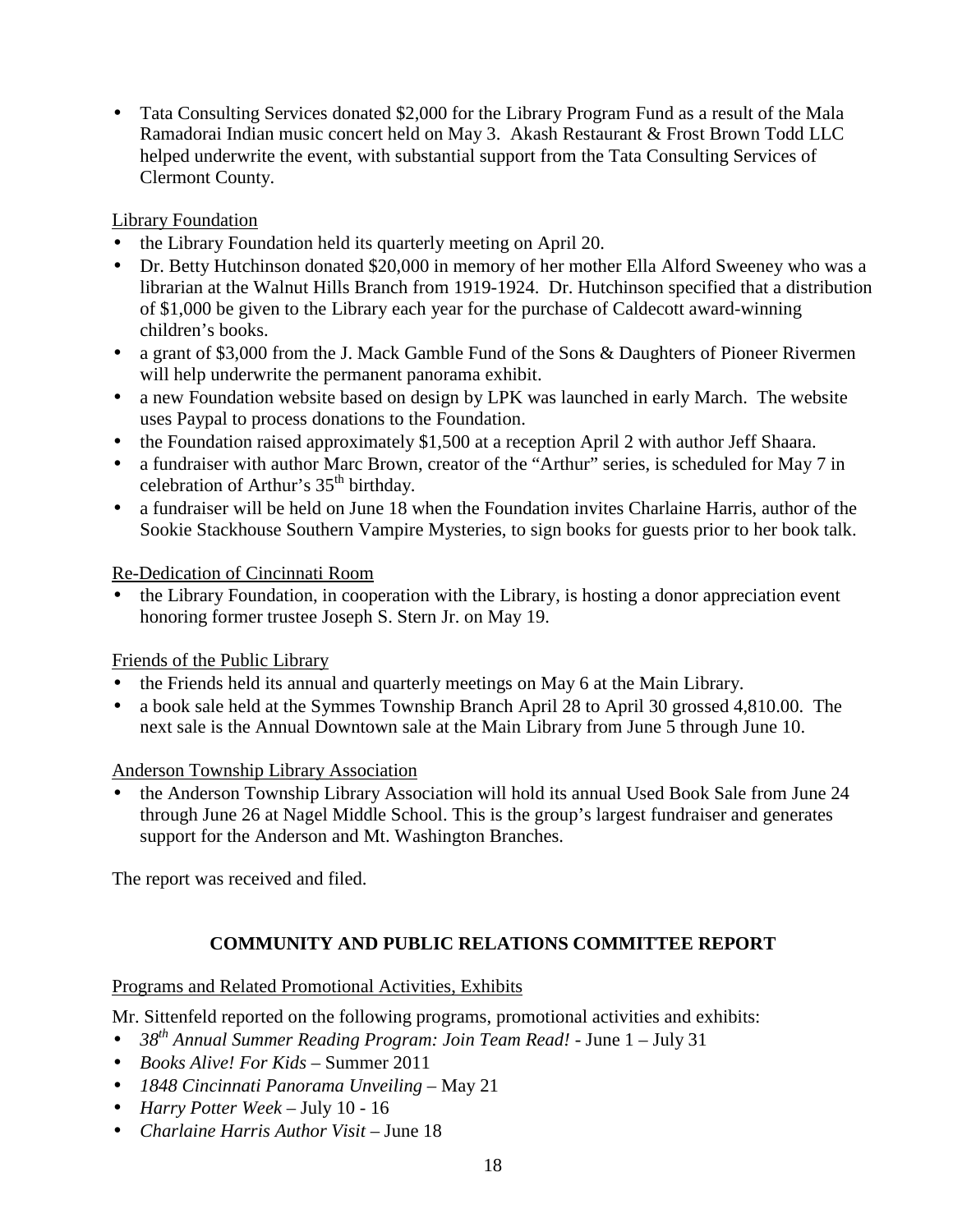• *Gregory Williams Author Visit –* July 23

Mr. Moran asked that a table promoting fundraising for the Clifton project be set up at the Gregory Williams event.

- *Artists Reaching Classrooms Exhibition* in the atrium of the Main Library until May 18
- *Bookworks 12* from June 13 August 29 in the Main Library atrium

#### Notable Media Coverage & Press Releases

Mr. Sittenfeld reported on notable media coverage and press releases.

The report was received and filed.

## **LEGISLATIVE AFFAIRS AND LAW COMMITTEE REPORT**

Mr. Wright reported that:

### EEOC Discrimination Charge

• a Charge of Discrimination was filed with the U.S. Equal Employment Opportunity Commission (EEOC) by Pam Cavalier, previously an employee of the Library.

### State Biennium Budget

- the Executive Budget introduced on March 15 included an expected reduction to library funding. These same reductions were included in House Bill 153 and impact our Library in two ways:
	- 1. by funding the Public Library Fund (PLF) from July 2011 to June 2013 at 95% of actual distributions made from July 2010 to June 2011. This would result in the loss of about \$550,000 for the balance of CY 2011, and \$1.5 million in CY 2012.
	- 2. by funding two statewide services, the Ohio Public Library Information Network (OPLIN) and Library for the Blind, from the PLF, not from the General Revenue Fund as previously budgeted. This would result in the loss of an additional \$240,000 in CY 2011 and \$480,000 in CY 2012 for our Library.

Currently, the Public Library Fund is 1.97% of all General Revenue Fund taxes. As a percentage of State tax revenues, the PLF provides more funding for libraries when tax revenues increase and less when tax revenues decrease, at least in theory. In reality, the State Legislature has repeatedly funded the PLF at the statutory percentage when tax revenues decline, but freezes or reduces the PLF percentage when tax revenues increase. The impact has been an ongoing reduction in public library funding since 2001, even when State tax revenues are increasing. In fact, a study by economists Driscoll and Fleeter shows that 66% of the funding loss experienced by public libraries in the current biennium was the result of language in FY2010-2011 budget reducing the PLF percentage from 2.22 to 1.97, **not** a result of declining tax revenues.

The numbers in the Governor's budget show that funding the PLF at 95% of FY 2011 distributions instead of at 2.22% of tax revenues returns \$68.5 million in FY 2012 and \$95 million in FY 2013 to the State's General Revenue Fund. For our Library, this translates into a loss of about \$7 million in FY 2012, \$10 million in FY 2013.